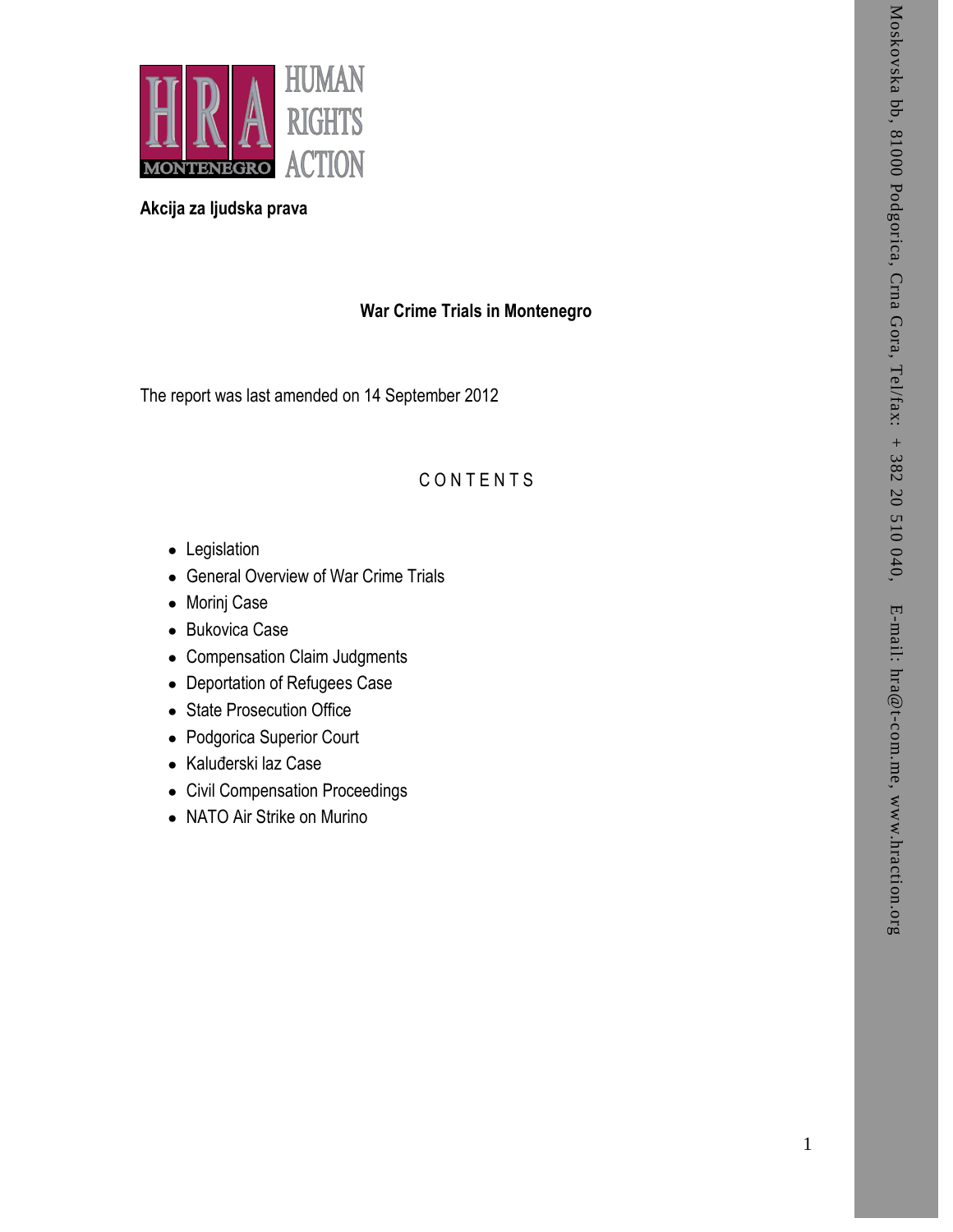## **Legislation**

Montenegro is bound by all international humanitarian law conventions that were binding on the SFRY, FRY and the State Union of Serbia and Montenegro.1Much of the humanitarian international law had been incorporated in the SFRY and FRY laws, which incriminated War crimes against the civilian population, War crimes against prisoners of war, etc, even before the armed conflicts broke out in the former Yugoslavia.

The Criminal Code (CC) of Montenegro was amended in 20032in order to fulfil all the obligations in the ratified conventions and two new offences were introduced: crimes against humanity (Art. 427) and the failure to take measures to prevent crimes against humanity and other values protected under international law (Art. 440). The latter offence incriminates command responsibility as a separate offence. Given that both crimes were prohibited pursuant to ratified international treaties during the conflicts in the 1990s, the exemption from the rule*nullacrimen sine lege, nullapoena sine lege*under Art. 15(2) of the ICCPR and Art. 7(2) of the ECHR applies; the BijeloPolje Superior Court, for instance, applied it in its trials for crimes against humanity in the Bukovica Case (see below). No-one has, however, been indicted for this crime, for the failure to prevent or punish the commission of crimes of his subordinates.3

The April 2010 amendment to Art. 370 of the Criminal Code (Incitement of National, Racial and Religious Hate, Dissension or Intolerance) envisages imprisonment ranging from six months to five years even for condoning, denying or considerably diminishing the gravity of the crimes of genocide, crimes against humanity and war crimes committed against a group of people or a member of a group distinguished by its race, colour, religion, origin, citizenship or nationality, in a manner which may lead to violence or incite hatred of the group of people or a member of such a group in the event a Montenegrin or an international criminal tribunal has rendered a final decision establishing that such a crime had been committed.

The Department for the Suppression of Organised Crime, Corruption, Terrorism and War Crimes was established within the Supreme State Prosecution Office in 2008. It is headed by a Special Prosecutor.4The Special Prosecutor (Đurđina Nina Ivanović) has five deputies.5She

<sup>1</sup> "Bearing in mind the nature and types of the crimes committed, the international legal basis for the punishment of these crimes perpetrated in the territory of the former Yugoslavia, which are mostly the Geneva Conventions for the Protection of War Victims (1949) and the Protocols I and II Additional to the Geneva Conventions (1977), should be supplemented by the provisions of the Convention on the Prevention and Punishment of the Crime of Genocide (1948), the International Convention against the Taking of Hostages (1979) and the Convention for the Protection of Cultural Property in the Event of Armed Conflict (1954). All these Conventions have been ratified by the former SFR of Yugoslavia." (Federal Government of the Federal Republic of Yugoslavia, Report Submitted to the Commission of Experts Established Pursuant to Security Council Resolution 780 (1992), Belgrade, 1992 [\(http://www.ess.uwe.ac.uk/documents/repyug1.htm\)](http://www.ess.uwe.ac.uk/documents/repyug1.htm).

<sup>2</sup> *Sl. list RCG*, 70/2003

<sup>3</sup> See more on the institute of command responsibility in international law and SFRY and FRY criminal law in: Command Responsibility – Towards Clear Answers and Precise Positions,", SinišaVažić, judge, Justice in Transition[, http://www.pravdautranziciji.com/pages/article.php?pf=1&id=1477,](http://www.pravdautranziciji.com/pages/article.php?pf=1&id=1477) "Command Responsibility: Contemporary Law," IavorRangelov and Jovan Nicić, Humanitarian Law Centre, 2004 ([http://www.hlc](http://www.hlc-rdc.org/uploads/editor/Command%20Responsibility.pdf)[rdc.org/uploads/editor/Command%20Responsibility.pdf](http://www.hlc-rdc.org/uploads/editor/Command%20Responsibility.pdf) ); "Justice at Risk: War Crimes Trials in Bosnia and Herzegovina, Croatia and Serbia and Montenegro", Human Rights Watch, Vol. 16, No. 7, October 2004, p. 24.

<sup>4</sup> Article 66, State Prosecution Office Act (*Sl. list RCG* 69/2003, *Sl. list CG* 40/2008).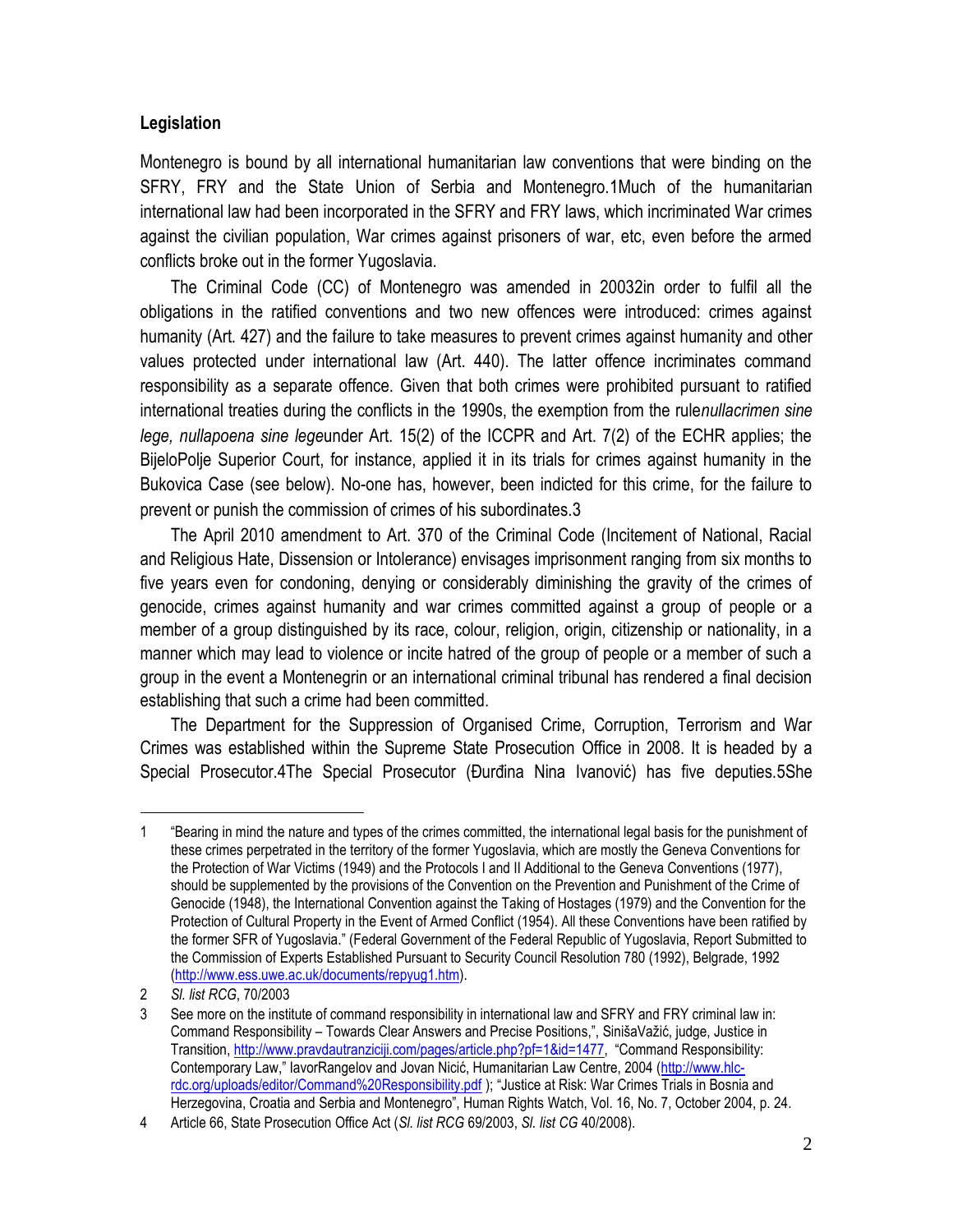accounts for her work and the work of the Department to the Supreme State Prosecutor.6

Specialised departments for the suppression of organised crime, corruption, terrorism and war crimes – comprising eight specialised judges and three investigation judges – were established within the Podgorica and BijeloPolje Superior Courts in 2008.7 Both the special prosecutor and her deputies and the judges in the specialised departments are stimulated by additional remuneration.8

## General Overview of War Crime Trials

Four war crime trials were under way in Montenegro in 2010., 2011. and until mid September 2012: 1) the trial for war crimes against POWs and civilians in the Morinj camp in 1991; 2) the trial for war crimes against the civilian population – refugees from Bosnia-Herzegovina, the so-called Deportation of Refugees case, in May 1992; 3) the trial for war crimes against the civilian population in the Bukovica region in 1992 and 1993<sup>9</sup> ; and 4) the trial for war crimes against the civilian population at Kaluđerskilaz in 1999.10

In 2010., 2012 and by mid September 2012 three first instance verdicts have been passed convictionin the Morinj case, and two acquittals for all defendants in cases Bukovica and Deportation of Refugees.On 25 November 2011 the Court of Appeal quashed the first instance verdict in the Morinj case and referred the case back for retrial. Also, the verdict in the Bukovica case was revoked in June 2011, and the case was returned for retrial, againfollowed bya judgment of acquittalin early October 2011. In the Morinj case, the High Court ruled on 26 January 2012 (four defendants were convicted, two acquitted), and the case is currently pending before the Appellate Court. In the Deportation case, on 17 February 2012 the Appellate Court overturned the acquittal of the High Court and returned the case to the first instance court for a new trial<sup>11</sup>, which is currently pending. The main trial in the Kaluđerskilaz case has not yet ended, the continuation is expected in mid-September 2012.

In all these cases, only the immediate perpetrators of the war crimes have been indicted, while those who had ordered them have as a rule remained unindicted. Furthermore, the state prosecution office has not applied the institute of command responsibility, under which superiors, who were or should have been aware of a crime committed by their subordinates but did nothing to

<sup>5</sup> The official website of the State Prosecution Office of Montenegro (accessed on 12 June 2011): http://www.tuzilastvocg.co.me/tuzilacka%20organizacija/drzavni%20tuzioci.htm

<sup>6</sup> Article 70, State Prosecution Office Act (*Sl. list RCG* 69/2003, *Sl. list CG* 40/2008).

<sup>7</sup> Act Amending the Act on Courts (*Sl. list CG* 22/08); Montenegrin Government Answers to the EC Questionnaire, Chapter 23, Judiciary and Fundamental Rights, 10 November 2009.

<sup>8</sup> Montenegrin Government Answers to the EC Questionnaire, Chapter 23, Judiciary and Fundamental Rights, 10 November 2009 [\(http://www.esiweb.org/pdf/montenegro\\_answers-to-the-ec-questionnaire/Chapters%2022](http://www.esiweb.org/pdf/montenegro_answers-to-the-ec-questionnaire/Chapters%2022–33/Chapter%2023%20%20Judiciary%20and%20fundamental%20rights/Answers%20I.pdf)– [33/Chapter%2023%20%20Judiciary%20and%20fundamental%20rights/Answers%20I.pdf\).](http://www.esiweb.org/pdf/montenegro_answers-to-the-ec-questionnaire/Chapters%2022–33/Chapter%2023%20%20Judiciary%20and%20fundamental%20rights/Answers%20I.pdf)

<sup>9</sup> Final decision was rendered in the case, details below.

<sup>10</sup> In the Supreme State Prosecutor's report on the work of the State Prosecution Office in 2010, Supreme State Prosecutor RankaČarapić stated that not one criminal report for crimes against humanity and values guaranteed under international law was filed in 2010. Twenty three people had earlier been indicted for this crime: the appellate court overturned acquittals of six of them in the first instance, while the proceedings against the other 17 were under way in 2010. [\(http://www.tuzilastvocg.co.me/Izvjestaj%20za%202010.%20godinu.pdf\)](http://www.tuzilastvocg.co.me/Izvjestaj%20za%202010.%20godinu.pdf).

<sup>&</sup>lt;sup>11</sup> Decision available at: [http://sudovi.me/odluka\\_prikaz.php?id=3760.](http://sudovi.me/odluka_prikaz.php?id=3760)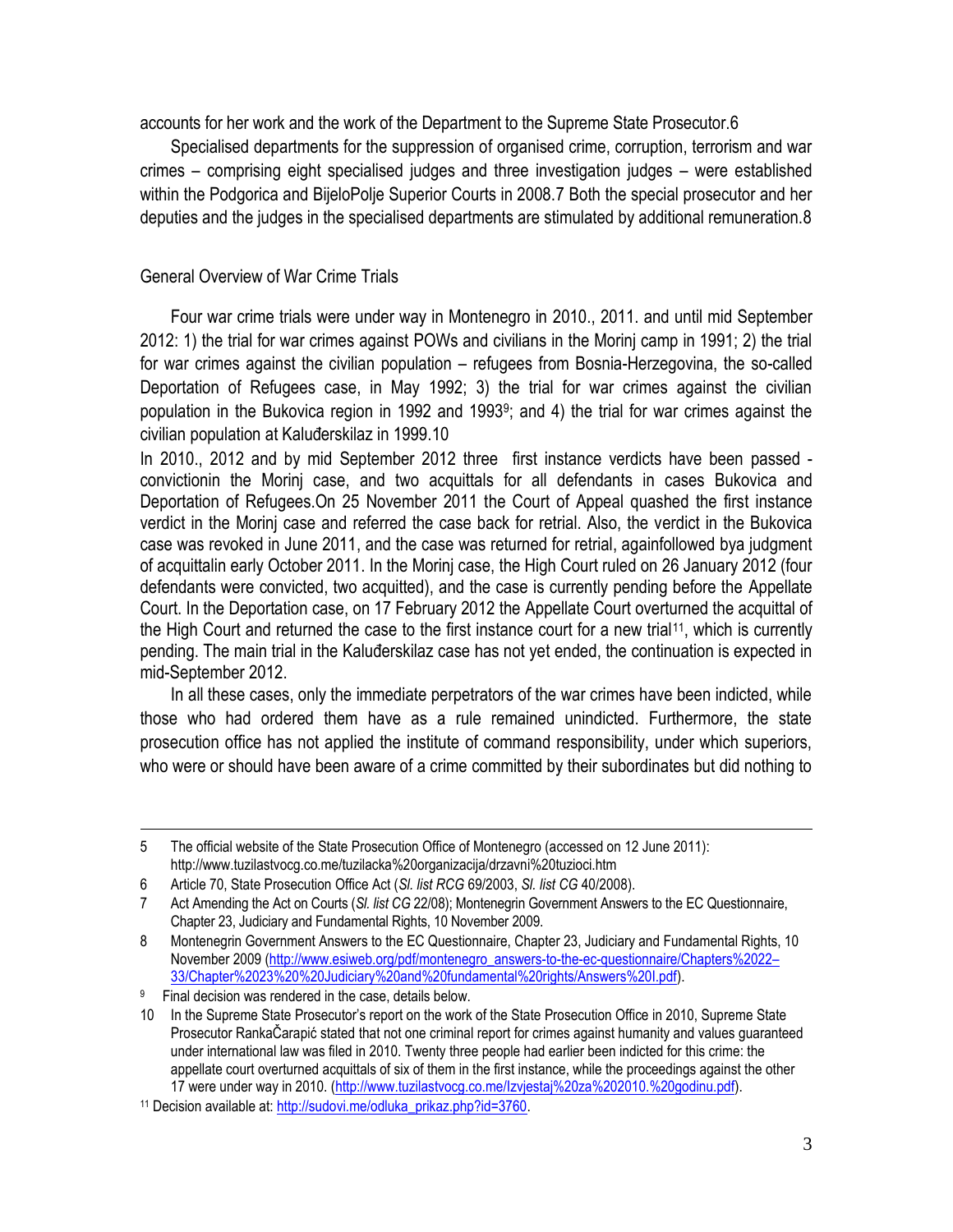prevent or punish it, are held liable for the crime (commission of a crime by the failure to act).12

The Montenegrin State Prosecution Office does not publish integral texts of the war crime indictments on its website13. The Podgorica Superior Court (Specialised Department for the Crimes of Organised Crime, Corruption, Terrorism and War Crimes) published some war crime judgments on its website, notably the first-instance judgment in the Deportation of Refugees case14, as well as the judgment in the Morinj case. The BijeloPolje Superior Court had not filed the first instance judgment in the Bukovica case by mid-September2012.

State prosecutors practice seeking pre-trial detention when they submit motions for the investigation of people suspected of committing even much lighter criminal offences than war crimes. However, in all the war crimes proceedings, they sought detention for the defendants only after the investigations were completed, when they filed the indictments. In result, half of the defendants in the Deportation of Refugees case, the main defendant in the Kaluđerskilaz case and one of the Morinj co-defendants have been tried *in absentio*.

The defendants in the Bukovica case spent around 8 months in detention. The indictees in the Morinj case spent a total of 21 months in detention, while the four defendants in the Deportation of Refugees case, who had been arrested in Montenegro, spent 27 months in detention. The other four indictees in the latter case, who were subsequently arrested in Belgrade, spent around four months in extradition detention. The indictees in the Kaluđerskilaz case spent the most time in detention, 36 months, 8 of which pending trial.

No one was indicted for war crimes during the siege of Dubrovnik (from 1 October 1991 until end June 1992) by mid-September 201215 although, if nothing less, the state officials accepted responsibility for the organised plundering in the territory of the Republic of Croatia which the Montenegrin nationals had taken part in.16 Only former General of the Yugoslav People's Army PavleStrugar17and his subordinate MiodragJokić18 had been indicted by the ICTY for war crimes

<sup>12</sup> More on this institute in international humanitarian law and the SFRY and FRY Criminal Codes above, in footnote 7.

<sup>13</sup>In the chapter on Transparency, the Supreme State Prosecutor reported that the public was informed about the work of the Prosecution Office (including the work of the Special Prosecutor – Department for the Suppression of Organised Crime, Corruption, Terrorism and War Crimes) through press releases, participation in TV shows, and through one interview to a newspaper and one news conference in 2010 (http://www.tuzilastvocg.co.me/Izvjestaj%20za%202010.%20godinu.pdf).

<sup>14</sup>Ks.br.3/09:http://www.visisudpg.gov.me/LinkClick.aspx?fileticket=uvaX\_HzrIIo%3d&tabid=86.

<sup>15</sup> On 29 December 2009, the Montenegrin Supreme State Prosecution Office said that, apart from the Morinj camp case, no other case had been opened about the events in the Dubrovnik region in 1991 and 1992, because no criminal reports against Montenegrin nationals had been filed by that date (Reply to a request for access to information, HRA archives).

<sup>16</sup> Montenegrin Agriculture Minister MilutinSimović said in 2005 that Montenegro would pay 375,000 Euros to the Konavle municipality to compensate for the 268 milk cows and a number of calves and bullocks taken from a farm in Gruda in 1991. The Presidents of Croatia and Montenegro confirmed that talks were under way about returning the assets of the Dubrovnik airport that was seized and moved to Tivat Airport during the war. According to the data of the Croatian state authorities, in the Dubrovnik area alone, 336 larger and smaller sea vessels were destroyed, damaged or stolen during the war, in the 1991–1992 period ("No-One is Guilty", *Monitor*, 20 August 2010).

<sup>17</sup> PavleStrugar, former JNA General, who commanded the attack on Dubrovnik (Commander of the JNA 2<sup>nd</sup> Operational Group), and residing in Montenegro, turned himself in to the ICTY in October 2001. On 31 January 2005, Strugar was found guilty on 2 of 6 counts of violations of the laws and customs of war under the 1949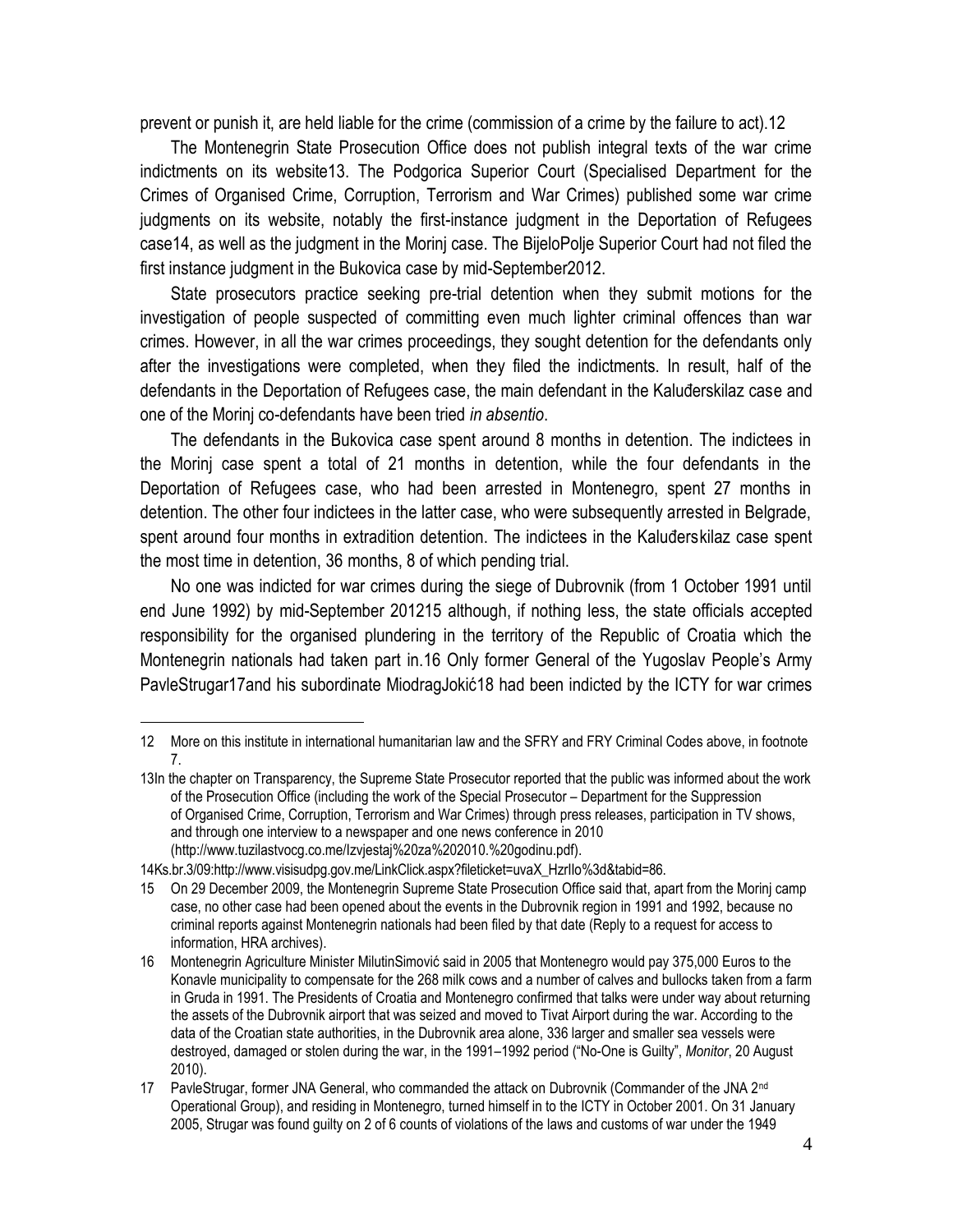during the attack on Dubrovnik. Retired Admiral Milan Zec had also been indicted by the ICTY, but he was acquitted in 200219, while JNA First Class Captain Vladimir Kovačević – Rambo was granted provisional release for medical treatment.20 One issue that has frequently been raised regards the command responsibility of MomirBulatović, former Montenegrin Presidency President (December 1990 – December 1992), who was legally vested with the power to render decisions on the use of the Montenegrin Territorial Defence – the largest component of the JNA 2<sup>nd</sup> Operational Group made up of mobilised Montenegrin reservists in the attack on Dubrovnik. Another issue regards the involvement of Montenegrin police officers in the Dubrovnik operations.21

The Dubrovnik county state prosecutor in late 2009 filed indictments (Ref. No*. 46/09*) against 9 former JNA officers22 accused of "not even trying to prevent conduct in contravention of the

Geneva Convention and the 1977 Additional Protocols and common law, and punishable under the articles of the International Tribunal's Statute, for attacks on civilians and destruction or wilful damage done to institutions dedicated to religion, charity and education, the arts and sciences, historic monuments and works of art and science. He was initially sentenced to eight years' imprisonment and the Appeals Chamber partly upheld the prosecutor's appeal and convicted him to seven and a half years imprisonment due to his impaired health. Strugar was released earlier, on 20 February 2009, because of his age and poor health after having served over two-thirds of his sentence (Dubrovnik Case, No IT–01–42, "Prosecutor v. PavleStrugar", [http://www.un.org/icty/bhs/cases/strugar/judgements/050131/str-tj050131b.pdf\)](http://www.un.org/icty/bhs/cases/strugar/judgements/050131/str-tj050131b.pdf).

<sup>18</sup> MiodragJokić, the commander of the JNA 9<sup>th</sup> Military Naval Sector (VPS) and subordinate to PavleStrugar, reached a plea agreement with the ICTY Prosecutor on 27 August 2003 and pled guilty to 6 counts of the indictment for murder, cruel treatment, attack on civilians, devastation, unlawful attacks on civilian objects and destruction or wilful damage done to civilian institutions. He was convicted to 7 years imprisonment on 18 March 2004, and the judgment was upheld on 30 August 2005. He served his sentence in Denmark until 3 September, when he was released after having served two-thirds of the sentence [\(http://www.icty.org/x/cases/miodrag\\_jokic/cis/en/cis\\_jokic\\_en.pdf\)](http://www.icty.org/x/cases/miodrag_jokic/cis/en/cis_jokic_en.pdf).

<sup>19</sup> "Milan Zec Acquitted", *B92*, 26 July 2002. (http://www.b92.net/info/vesti/index.php?yyyy=2002&mm=07&dd=26&nav\_category=16&nav\_id=6127)

<sup>20</sup> The Belgrade Special Court in December 2007 rejected the indictment against Vladimir Kovačević for war crimes against the civilian population of Dubrovnik, under the explanation that the indictee was seriously ill and unable to follow the trial ("Belgrade Court Dismisses Indictment against Rambo", *Radio Free Europe,* 5 December 2007, [http://www.slobodnaevropa.org/content/article/765255.html\)](http://www.slobodnaevropa.org/content/article/765255.html).

<sup>21</sup> The documentary "Attack on Dubrovnik: War for Peace" by KočoPavlović, Obala Productions, 2004. The film carries a TV statement made in 1991 by Montenegrin Assistant Minister of Internal Affairs MilisavMarković about the armed campaigns by the Montenegrin police on the Dubrovnik battlefield. The MIA was part of the Government of Prime Minister Milo Đukanović. Montenegrin MIA forces were mobilised to the Dubrovnik battlefield pursuant to a *Strictly Confidential Order of Presidency President MomirBulatović Ref No. 01–14 of 1 October 1991 on the mobilisation of the Special Militia Unit the size of an enhanced infantry company, Titograd, 1 October 1991.*

<sup>22</sup> General JevremCokić (Commander of the JNA 2<sup>nd</sup> Operational Group until 5 October 1991), General Mile Ružinovski (Commander of the JNA 2<sup>nd</sup> Operational Group on 7–12 October 1991), General PavleStrugar (Commander of the JNA 2nd Operational Group as of 13 October 1991), Vice Admiral MiodragJokić (Commander of the JNA 9<sup>th</sup> Military Navy Sector JNA), battleship Captain, Navy Colonel Milan Zec (Head of the JNA 9<sup>th</sup> Military Navy Sector Headquarters), General BrankoStanković (Commander of the 2<sup>nd</sup> Tactical Group within the JNA 2<sup>nd</sup> Operational Group), Colonel ObradVičić (Commander of the JNA 472nd Motorised Brigade) and Colonel Radovan Komar (Head of the JNA 472<sup>nd</sup> Motorised Brigade Headquarters). Two other JNA officers, 1<sup>st</sup> Class Captain Vladimir Kovačević (Commander of the JNA 472<sup>nd</sup> Brigade 3<sup>rd</sup>Batallion) and battleship Lieutenant Captain ZoranGvozdenović (Commander of JNA Navy Gunboat *403*), were also charged with issuing direct orders for the shelling of the "historic nucleus of the Dubrovnik Old City, which has been under UNESCO protection since 1979 and has been classified as a zero category heritage site" and for shelling the settlements of "Cavtat, ŽupaDubrovačka, Zaton, Trsteno, Hotels Croatia, Belvedere, Plakir, Tirena and Minčeta", which resulted "in the deaths of a number of civilians".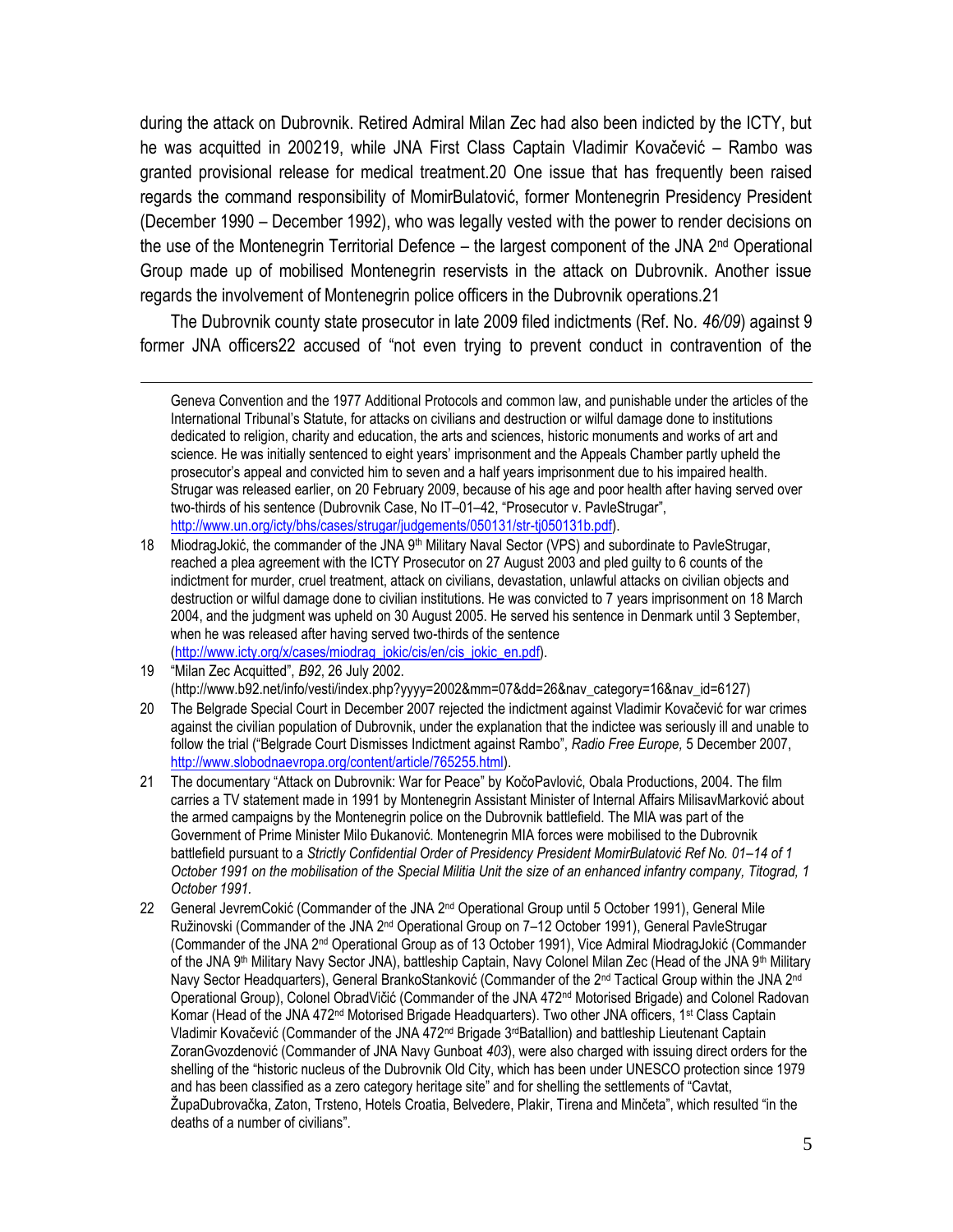Geneva Conventions by their subordinate units during JNA's aggression on the Dubrovnik area in 1991 and 1992".23 The indictment says that the units they commanded randomly shelled settlements; killed the civilian population, imprisoned, abused it and forced it to flee. According to the indictment, JNA units under their command entered the settlements, demolished civilian, cultural, religious buildings and industrial facilities, plundered them and set them on fire, "killing 116 and wounding hundreds of civilians, destroying cultural and historic monuments and incurring damage of major proportions".24 The accused were notavailable to the Croatian judiciary, so a trial on this indictment has not even started.<sup>25</sup> If it transpires that three of the indictees, Strugar, Jokić and Zec, have already been tried for these crimes before the ICTY, prosecuting them for the same crimes would constitute a violation of the *nebis in idem* principle. Two of the indictees, PavleStrugar and Radovan Komar, are living in Montenegro. Given that the extradition agreement Montenegro and Croatia signed on 1 October 2010 does not extend to war crime indictees26 (as opposed to the extradition agreement with Serbia)27, Strugar and Komar may be tried for these crimes only in Montenegro.28

Although it is common knowledge that "weekend warriors" from Montenegro, particularly from Nikšić, participated in the plundering of civilian facilities and the commission of other war crimes in the territory of Foča and other towns in eastern Bosnia-Herzegovina (BiH) near the border with Montenegro in the 1992–1993 period29, no one was prosecuted for these crimes in Montenegro until September 2012.30

At the meeting "War for Peace - 20 years later" one of the victim witnesses in the Morinj case, Metodije Prkačin, accused the judge of the Appellate Court of Montenegro Milivoje Katnić, Lieutenant of the Counterintelligence Service during the attack on Dubrovnik in 1991-1992, for

<sup>23</sup> "Dubrovnik Indictments", *Monitor*, 7 May 2010.

<sup>24</sup> *Ibid.*

<sup>25</sup> NVO press release avaliable at:

[http://www.documenta.hr/documenta/attachments/520\\_Priop%C4%87enje%20Dubrovnik.pdf.](http://www.documenta.hr/documenta/attachments/520_Priop%C4%87enje%20Dubrovnik.pdf)

<sup>26</sup> Act Ratifying the Extradition Agreement between Montenegro and the Republic of Croatia (*Sl. list CG – Međunarodniugovori* 1/2011). A group of Montenegrin and Croatian human rights NGOs on 15 September 2010 called for the agreement also to extend to war crime indictees (http://www.hraction.org/?p=397).

<sup>27</sup> Act Ratifying the Extradition Agreement between Montenegro and the Republic of Serbia, (*Sl. list CG – Međunarodniugovori*, 04/09 and 4/2011 – Agreement between Montenegro and the Republic of Serbia Amending the Extradition Agreement between Montenegro and the Republic of Serbia was concluded in Belgrade on 30 October 2010).

<sup>28</sup> Information on the proceedings was last released in May 2010, when it was published that the Dubrovnik prosecutors called for the detention and issue of arrest warrants against all the indictees and the County Court appointed *ex officio* counsels to the defendants and forwarded them the indictments with instructions on the right of rejoinder. Four rejoinders have to date been filed by the legal counsels and one by one of the indictees himself ("Dubrovnik Indictments", *Monitor*, 7 May 2010).

<sup>29</sup> For example, these crimes were last mentioned by Assistant Human Rights Minister SabahudinDelić in the *TV Vijesti* show Prizma on 25 May 2011.

<sup>30</sup> Chairwoman of the BiH Women Victims of War Association BakiraHasečić sent an open letter to Montenegrin Assembly Speaker RankoKrivokapić on 11 March 2011 in which she expressed the willingness of "a delegation of raped men and women, camp inmates, ill-treated and beaten citizens and the families of the deceased to testify in the Montenegrin Assembly about the conduct and actions of Montenegrin reservists and specifically about specific perpetrators and information on where some of them are hiding in Montenegro" (see "Official Montenegro Must Apologise", *Republika*, 12 March 2008). It remains unknown whether the Assembly Speaker has ever replied to the letter or whether the prosecutors acted on it.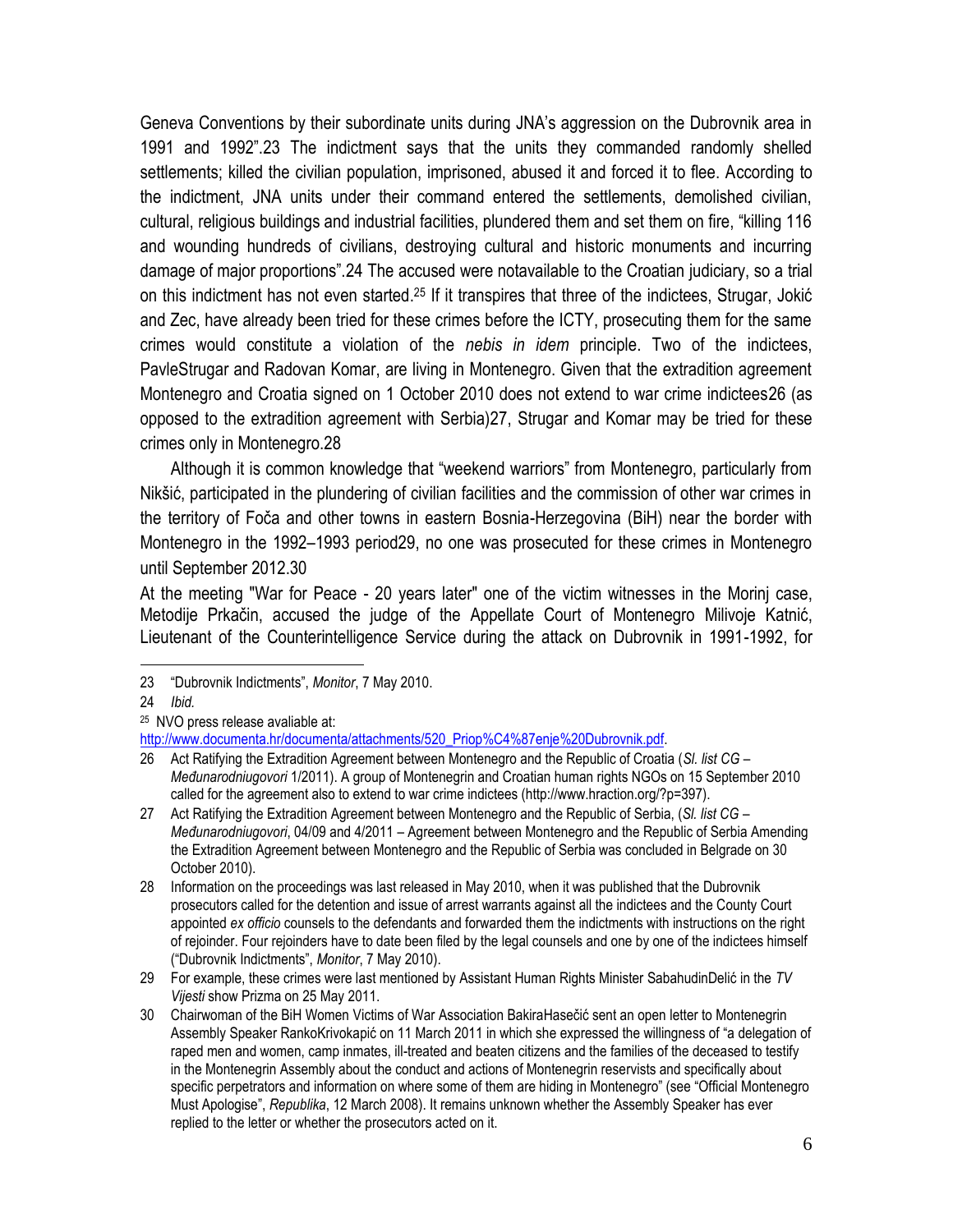being most responsible for the looting and arson in Cavtat. <sup>31</sup>Prkačin also said that on the battlefield, as a member of the military police,he saw a person for whom he had been told it was Vesna Medenica (President of the Supreme Court of Montenegro), that Lieutenant Colonel Ljubo Knežević used local population as human shield when transporters were entering Cavtat, and that commanders Gojko Đuračić, who lives in Bar, and Nemanja Kordolija, who also lives in Montenegro, know all about everyone's actions.<sup>32</sup>Vesna Medenica, President of the Supreme Court of Montenegro, denied these allegations stating that at the time she held the office of the Basic State Prosecutor, while judge Milivoje Katnić denied being responsible for any crime. According to information Human Rights Action has received from NGO Documenta from Croatia, after the meeting Metodije Prkačin had a conversation with the inspector of the Republic of Croatia Ministry of the Interior. In conversation Prkačin shared his knowledge on beating in Cavtat, submitted the relevant documents and refferedthe inspector to other witnesses. The Supreme State Prosecutor's Officer refused to provide any information on action in this case, and in mid-September 2012 the appeal procedure for failure to acton the request for free access to information submitted by Human Rights Action was pending.

#### Morinj Case

 $\overline{a}$ 

Over 160 Croats, mostly civilians from the Dubrovnik area, were held and tortured in the Morinj camp (called Collection Centre Morinj in the indictment) near Kotor, which the JNA ran from October 1991 to August 1992. Two inmates died in the camp.33

In late March 2007, the Croatian State Prosecution Office (DORH) forwarded to the Montenegrin Supreme State Prosecutor evidence against ten Montenegrin nationals suspected of war crimes against civilians and POWs in Morinj in the 3 October 1991–2 July 1992 period.34

Superior State Prosecutor RankaČarapić on 7 July 2007 filed a motion with the Podgorica Superior Court for the investigation of six people on the reasonable suspicion of having committed war crimes against the civilian population and against prisoners of war in the Morinj Collection Centre.35Čarapić said that year that the list of suspects was not final, that one of the other four people DORH sent evidence about had died and that the Montenegrin authorities could not assess whether reasonable suspicion existed with respect to the other three people.36

The following six former reservists of the JNA were indicted on 15 August 2008: Head of the Security Unit of the Navy Base Administrative Command and interrogator MlađenGovedarica, interrogator ZlatkoTarle, reserve officer charged with administrative and quartermaster duties Ivo Gojnić, MP ŠpiroLučić, cook Ivo Menzalin and guard Bora Gligić.37All of them were detained in

<sup>31</sup>"Vesna Medenica an officer at the Dubrovnik battlefield?", Vijesti Portal, 2 December 2011. Information available at[:http://www.vijesti.me/vijesti/vesna-medenica-kao-oficir-dubrovackom-ratistu-clanak-49849.](http://www.vijesti.me/vijesti/vesna-medenica-kao-oficir-dubrovackom-ratistu-clanak-49849) <sup>32</sup>*Ibid.*

<sup>33</sup> One prisoner died of a heart attack and the other committed suicide ("No One Was Killed in Morinj", *Dan*, 2 March 2007).

<sup>34</sup> "Ten Montenegrin Nationals under Suspicion", *Vijesti*, 29 March 2007.

<sup>35</sup> "Morinj Troubling Sixsome", *Dan*, 08 July 2007. "Suspected of Crime in Morinj", *Vijesti*, 08 July 2007.

<sup>36</sup> "Morinj List Not Final", *Dan*, 16 November 2007.

<sup>37</sup> "Indictment for Morinj Filed", *Pobjeda*, 16 August 2008.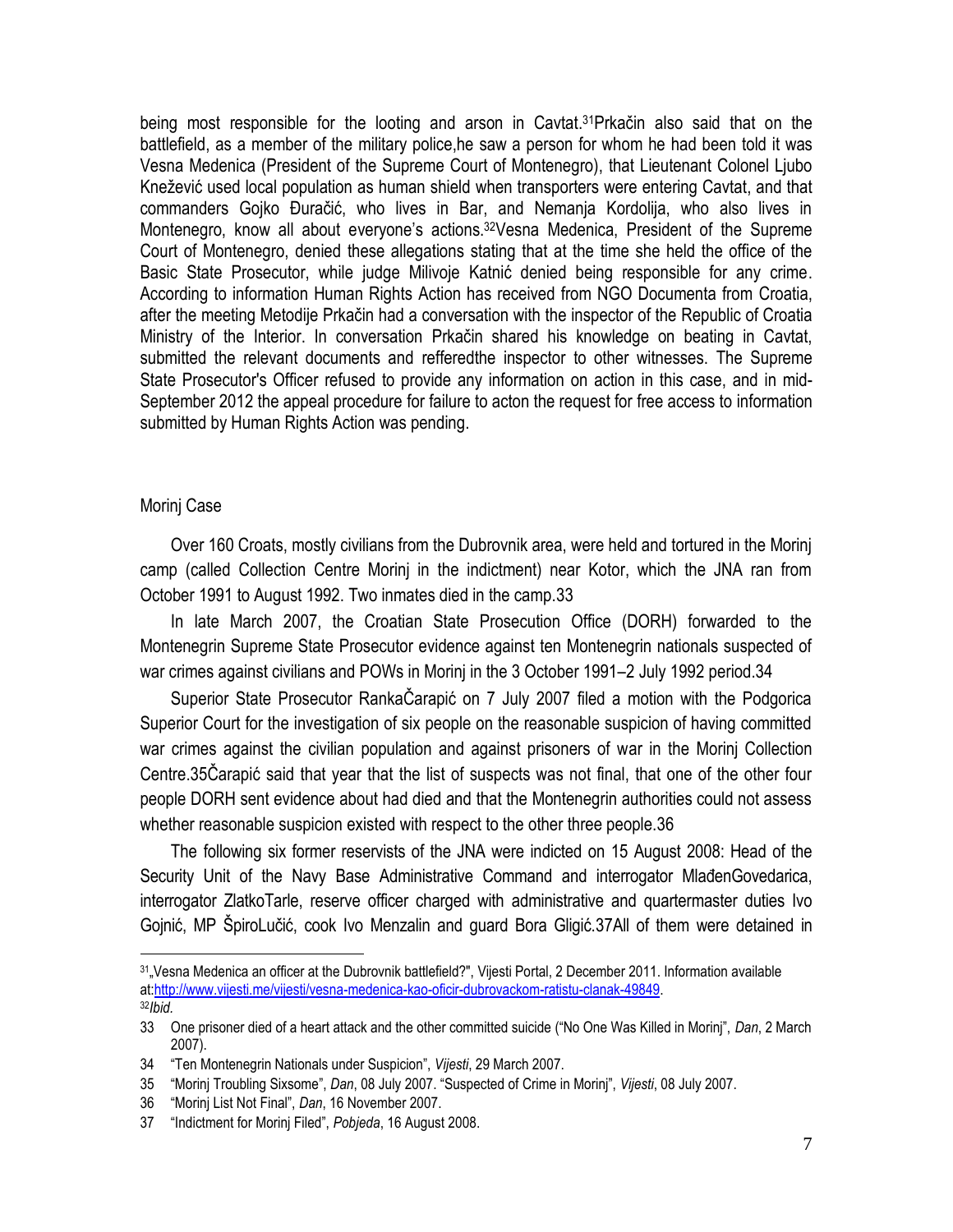custody, except for Menzalin, who was at large and tried *in absentio*.

The following superior army commanders were mentioned as responsible for the Morinj camp in that period: JNA Naval Commander Admiral Mile Kandić; Commanders of the 9<sup>th</sup> VPS Navy Colonel KrstoĐurović (killed on 5 October 1991) and his successor Vice Admiral MiodragJokić; head of the 9<sup>th</sup> VPS Navy Colonel Milan Zec; commander of the 2<sup>nd</sup>operational group Lieutenant Colonel PavleStrugar; heads of the Security Directorate of the Federal National Defence Secretariat – JNA at the time the camp existed: Generals Marko Negovanović, AleksandarVasiljević and NeđeljkoBošković; MirsadKrluč was said to have headed the special military counter-intelligence interrogation group in Morinj.38 Supreme State Prosecutor RankaČarapić said that the prosecutors did not have evidence incriminating the persons in the command echelons.39Zec, Jokić and Strugar were accused and Jokić and Strugar were convicted by the ICTY for war crimes during the siege of Dubrovnik, but this indictment had not covered the events in Morinj as well.

The trial opened before the Superior Court in Podgorica on 12 March 2010. A total of 58 witnesses were heard. Retired JNA Colonel RadomirGoranović from Nikšić, who appeared only as a witness, said he had interrogated as many as 49 prisoners in Morinj and that it was "definitely one of the most humane camps in the former Yugoslavia".40The injured parties, former inmates, whose testimonies mostly coincided, described the physical and psychological ill-treatment they had been subjected to. They named three other men, who had ill-treated them but had not been indicted.41

The Podgorica Superior Court rendered its judgment on 15 May 2010. The following were found guilty and sentenced for war crimes against prisoners of war: MlađenGovedarica to two years' imprisonment, ZlatkoTarle to 18 months' imprisonment, Ivo Gojnić to two and a half years' imprisonment and Ivo Menzalin to four years' imprisonment and released them from detention. The Podgorica Superior Court chamber upheld the judgment on 28 May 2010.42The court ordered the detention of Menzalin, who had been at large, as soon as he was arrested.43

In the explanation of the verdict, judge MilenkaŽižić emphasised that this criminal trial was specific inasmuch as it dealt with crimes committed 18 years ago and that the testimonies of the victims were one of the main means of evidence. "It is impossible to expect that the testimonies of

<sup>38</sup> "Who Set up 'Morinj'?" *Monitor,* 20 March 2009, "Long Way to Go to Obtain Justice", *Monitor*, 28 May 2010.

<sup>39</sup> "Medenica: We are not Sparing People Close to Government", *Vijesti*, 16 November 2007. On the other hand, the Montenegrin prosecutors did not go into how the JNA set the camp up in the first place and on what grounds and why the Montenegrin authorities tolerated its existence. "A state of war was not declared under the SFRY Constitution and laws in 1991, nor did the SFRY or Montenegro officially declare a war against Croatia. Croatian prisoners in Morinj were still SFRY nationals from 3 October 1991 onwards. Lawful courts, prosecution offices, prisons and detention units existed in the territory of Montenegro at the time. Pursuant to the then state legal order, the JNA had the powers to enforce army regulations and state laws in war-torn territories, but Morinj at Kotor was not a 'war-torn territory'" ("Who Set up 'Morinj'?", *Monitor,* 20 March 2009).

<sup>40</sup> "Disheartening Indictment", *Dan*, 9 July 2007.

<sup>41</sup> "Imprisoned in Camp when He was only 16", *Pobjeda*, 1 July 2009; "'Hungarian' TruncheonedThem", *Dan*, 27 June 2009; "Conditions in Camp were Horrible", *Dan*, 25 June 2009.

<sup>42</sup> "Convicts Remain at Liberty", *Dan*, 29 May 2010.

<sup>43</sup> "Sixsome Convicted to 16.5 Years in Jail Altogether", *Vijesti*, 16 May 2010; "Menzalin Turns Himself in", *Vijesti*, 4 March 2011.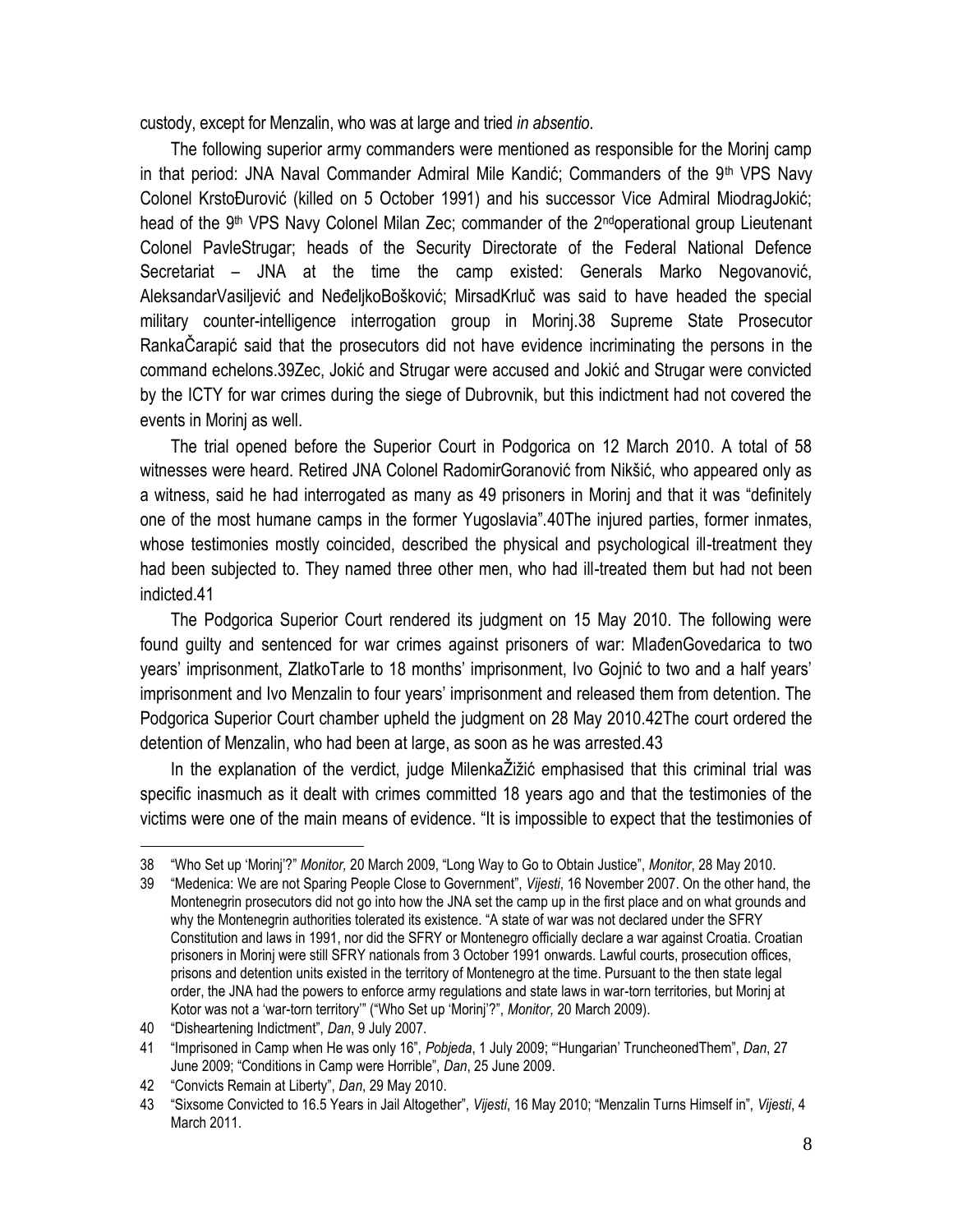all witnesses would coincide fully given that they are 18 years later talking about all the people who made them suffer, obviously a lot and much of that suffering has not been prosecuted in court. In the court's view, identicalness of their statements would have indicated that they had agreed on what to say. This is not the case. They clearly cannot give the same accounts and the same details, given the time that has elapsed since the events and the strong emotional reactions provoked by the horrible scenes they were exposed to day in and day out. It would be impossible to expect of the witnesses to remember the height of the person who had beaten them up as they were dealt blows, overwhelmed with panic terror after 18 years. They recognised the voices of some of those who had done them evil..."44

The defence counsels were dissatisfied with the judgment, saying it had been rendered in advance, that it was a political verdict, a farce designed to appease the EU. Attorney GoranRodić said that the convictions were a compromise to cover the time the defendants had spent in detention, while lawyer VesnaGačević-Rogova claimed that not one piece of evidence corroborated the judgment.45

The judgment met with bitterness in Dubrovnik, because the defendants were sentenced to mild penalties "as if they had been tried for traffic offences, not for crimes committed during the defence of the SFRY".46The injured parties perceived the judgment as shameless ridicule of the POWs and civilians, who had been beaten, ill-treated and humiliated by the six former JNA members on a daily basis.47 HRA asked why the prosecutors have not yet charged all the people, whom the former prisoners claimed had participated in their systematic ill-treatment and the superiors of the torturers, who had been under the obligation to prevent and punish their crimes.48

The Appellate Court overturned the first-instance verdict due to a series of errors of law or fact in late November 2010<sup>49</sup>, and ordered a retrial.It found that the verdict was wrongfully based on uncertified copies of witness testimonies during the investigation before the Croatian courts and uncertified copies of the injured parties' medical documentation and ordered that all these documents be excluded from the evidence at the retrial. The court found the defendants guilty only of war crimes against POWs but not for war crimes against the civilian population, for which they were also charged, because it upheld the argument that the defendants considered all the injured parties prisoners of war. The state prosecutor failed to appeal the verdict on these grounds, too, wherefore the defendants will be retried only for war crimes against prisoners of war. The retrial opened on 12 April 2011.

Apart from Menzalin, who has been detained since his arrest on 2 March 201150, the other defendants have been released from detention.51At the beginning of the main hearing, the

<sup>44</sup> "Sixsome Convicted to 16.5 Years in Jail Altogether", *Vijesti*, 16 May 2010.

<sup>45</sup> "Penalties Set in Advance", *Dan*, 16 May 2010.

<sup>46</sup> "War Crime Warranting Same Penalty as Traffic Offence", *Vijesti*, 17 May 2010.

<sup>47</sup> *Ibid.*

<sup>48</sup> The HRA statement is available at: http://www.hraction.org/?p=356.

<sup>49</sup>Decision of the Appellate Court available at: [http://www.apelacionisudcg.gov.me/LinkClick.aspx?fileticket=e](http://www.apelacionisudcg.gov.me/LinkClick.aspx?fileticket=e-linxaQLKk%3d&tabid=79)[linxaQLKk%3d&tabid=79.](http://www.apelacionisudcg.gov.me/LinkClick.aspx?fileticket=e-linxaQLKk%3d&tabid=79)

<sup>50</sup> "Menzalin Turns Himself in", *Vijesti*, 4 March 2011; "Menzalin Gives Himself up", *Dan*, 4 March 2011.

<sup>51</sup> "New Trial for Morinj on 12 April", *Vijesti*, 11 March 2011.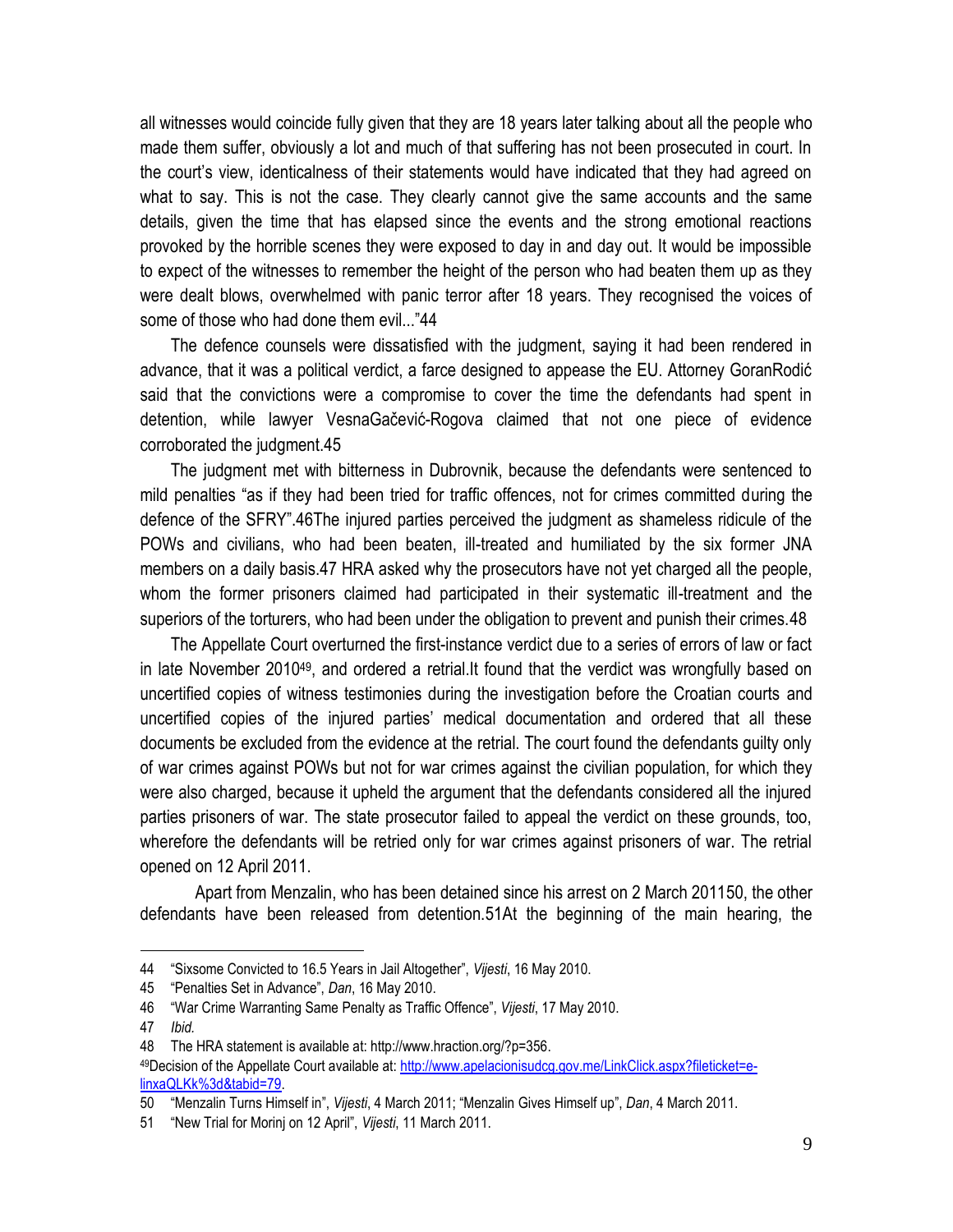accused pleaded not guilty. At the trial six statements of witnesses were read,<sup>52</sup> and then four more.<sup>53</sup> In the retrialcopies of the minutes of hearing of witnesses before judicial authorities of the Republic of Croatia, which date from before the Prosecution of Montenegro took over the prosecution, were excluded from the case file because they were uncertified and the court could not base its decisions on such evidence.<sup>54</sup> The hearing was resumed on 25 July 2011by reading 147 testimonies of victims' witnesses. The prosecutor had no objection to the testimonies, while the defence filed the same objections as previously. In late October the Council of the Superior Court in Podgorica rejected as unfounded the defence attorneys' request to exclude the Presiding Judge in the process,MilenkaŽižić, from further proceedings because allegedlyshe has not been assigned to the case under the rules of the random assignment of cases.<sup>55</sup> In closing arguments, Deputy Special Prosecutor,LidijaVukčević, amended the indictment on 11 November 2011 accusingMladenGovedarica, Bora Gligić, ŠpiroLučićand Ivo Menzalin of committing the criminal offense of War Crimes against Civilians in concurrence with the criminal offence "War Crimes against Prisoners of War."56Nexthearing, scheduled for 7 December 2011, was postponed because the defenceattorneys requested an exemption of Deputy Special Prosecutor Vukčević, claiming that she had no right to amend the indictment, because the decision of the Appellate Court of Montenegro overturning the previous first instance judgement, statedthat the accusedshall not be tried for crimes against the civilian population in retrial, because the prosecutor did not appeal to that part of the first instance judgement.57The said request was rejected, and in the continuation trial. Deputy Vukčević stated: "I have both legal and moral obligation to look back, because, after the Appellate Court overturned the judgment and parts of the decision were made public, there was an impression that the judgment had been overturned because of the allegedly invalid evidence and the prosecutor's errors. Obviously, the Appellate Court did not carefully read all the minutes from the main trial. If it had, it would have been aware that on 19 and 30 March, and again on 19 April 2010, in the amended indictment and final words the prosecutor also included the injured parties, that the Appellate Court claimed were not in the indictment. Appellate Court stated that the special prosecutor had failed to file an appeal due to violation of the provisions of the Criminal Code, allegedly because the charges have not been specified. This allegation is also incorrect, because the prosecutor appealed against the first instance judgment on all legal grounds. Factual description of the judgment contained all the elements of both crimes: War crimes against prisoners of war and War crimes against the civilian population, as well factual description of actions. High Court has drawn the conclusion that all the injured parties had the status of prisoners of war, although there were also civilians among them. Prosecutor had no reason to file an appeal because allegedly the charges had not been specified, however, he had grounds to complain of erroneously established facts and violations of the Code."58On the occasion of Deputy Vukčević's

<sup>52</sup>"Witnesses will not appear due to age and disease",*Pobjeda*, 22 April 2011.

<sup>53</sup>"Witnesses did not appear",*Pobjeda*, 6 May 2011.

<sup>54</sup>"Defence objects to the statements of witnesses", *Pobjeda*, 26 July 2011.

<sup>55</sup> "Still tried by MilenkaŽižić ", *Dnevnenovine*, 29 October 2011.

<sup>56</sup>"They abused civilians and prisoners of war," *Vijesti*, 12 November 2011.

<sup>57</sup>"The defence disputed the new indictment", Vijesti, 8 December 2011. According to CPC, Retrial before the First Instance Court, Article 412:

 <sup>(1)</sup> The first instance court to which the case was remanded for trial shall proceed on the basis of the previous indictment. If the first instance decision was partially vacated, the first instance court shall proceed on the basis of the part of the indictment to which the vacated part of the decision relates.

 <sup>(3)</sup> The first instance court shall undertake all procedural actions and consider all disputed issues which were specified by the decision of the second instance court.

<sup>58</sup> ."Someone is to Blamefor the Reversal of the Verdict," Vijesti, 20 December 2011.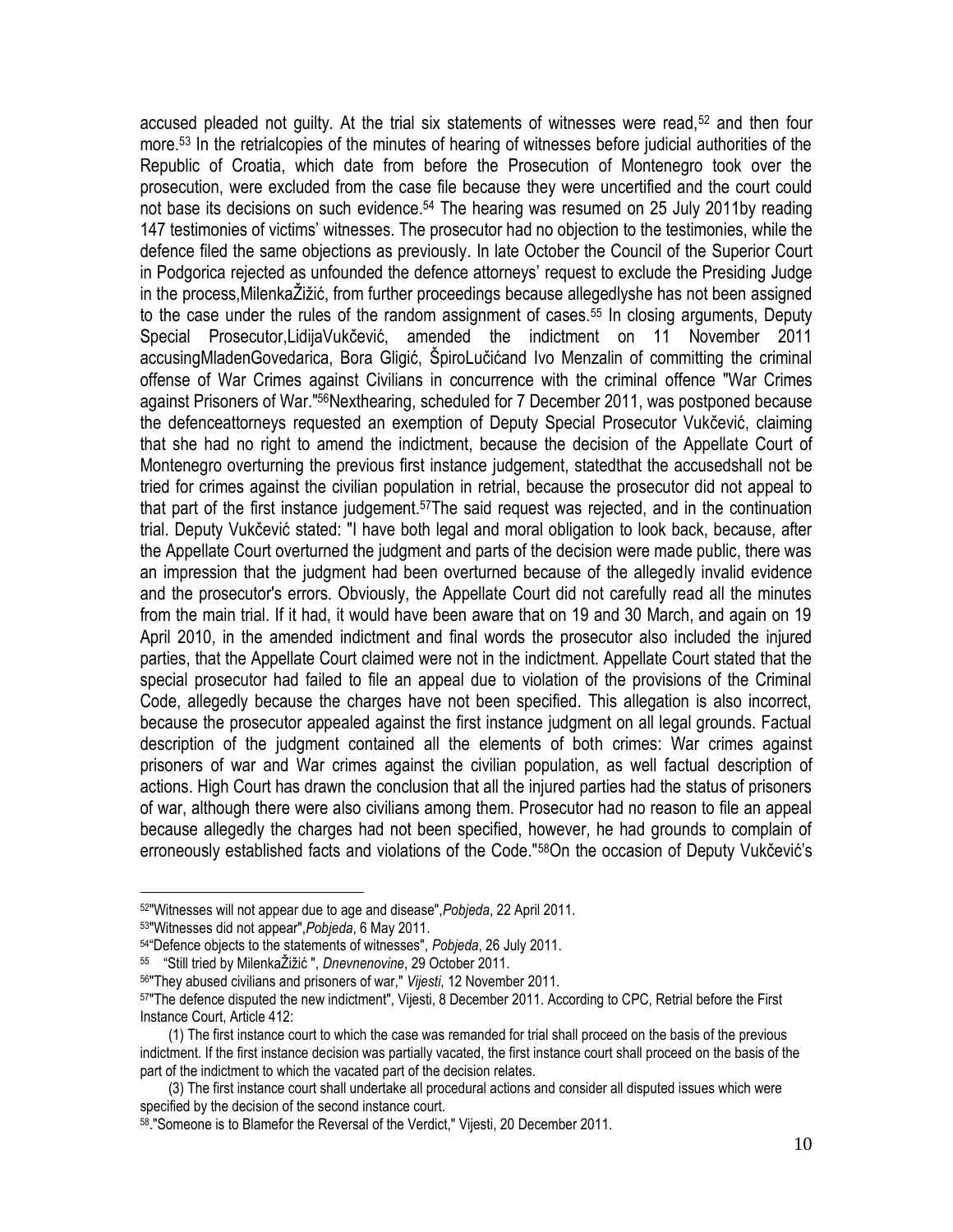statement, the Appellate Court issued the following statement: "In deciding in the second instance on appeals to the first instance court verdict, when reversing the first instance verdict, the Appellate Court shall indicate in its rationale the essential violations of the criminal procedure provisions for reversing the first instance judgment, as provided in Art. 410, para 2 of the CPC. In addition, the second instance court in its reversal may also point to the failure of the parties that have contributed to the adoption of the first instance court decision that is reversed, as provided in Art 410, para 3 of the CPC. In accordance with the above statutory powers the Appellate Court acted in the case known as Morinj, as well as in other cases, and will continue to do so. Therefore, judges of the Criminal Department of the Appellate Court found the statements in Deputy Special Prosecutor's closing argument addressed to this Court to be inappropriate."<sup>59</sup>

Pursuant to the judgment of the High Court of 25 January 2012, MlađenGovedarica and Zlatko Tarle were acquitted of charges of committing the offence War crimes against prisoners of war, while the Court sentenced Boro Gligić to imprisonment for a term of three years, Ivo Gojnić - two years, Špiro Lučić - three years and Ivo Menzalin - four years.

In comparison, the first judgment of the High Court dated May 2010 convicted and sentenced MlađenGovedarica to two years in prison, Zlatko Tarle to year and a half, Ivo Gojnić - two and a half years, Špiro Lučić - three and a half years, Boro Gligić - three years, Ivo Menzalin-four years in prison.

So, the first judgment of the High Court convicted all the accused to a total of 16 and a half years in prison, while two defendants have been acquitted in the retrial, and the other four sentenced to a total of 12 years in prison.

Preliminary analysis of the procedure (detailed analysis of the procedure in the Morinj case HRA will publish by the end of 2012) indicates the following:

1. Failure of the Prosecution to treat the Morinj camp crimes as an expression of the functioning of organized system of abuse, in which the criminal liability for abusing of prisoners should be borne not only by direct perpetrators, but also by their superiors.

2. Limitation by the Prosecution, High Court and Appellate Court of the possible form of liability of indicteesMlađenGovedarica and ZlatkoTarlefor immediate execution and ordering.

3. Imposing of mild penaltiesdue to improper application of the provisions on mitigating and aggravating circumstances.

# Bukovica Case

 $\overline{a}$ 

Bukovica is a mountainous area in northern Montenegro, in the Pljevlja municipality, bordering with Bosnia-Herzegovina and comprising 37 villages, which had been populated predominantly by Moslems until 1993. During the war in BiH, a large number of Yugoslav Army reservists,

<sup>59</sup> ."Sharp Words of the Prosecutor," Vijesti, 21 December 2011.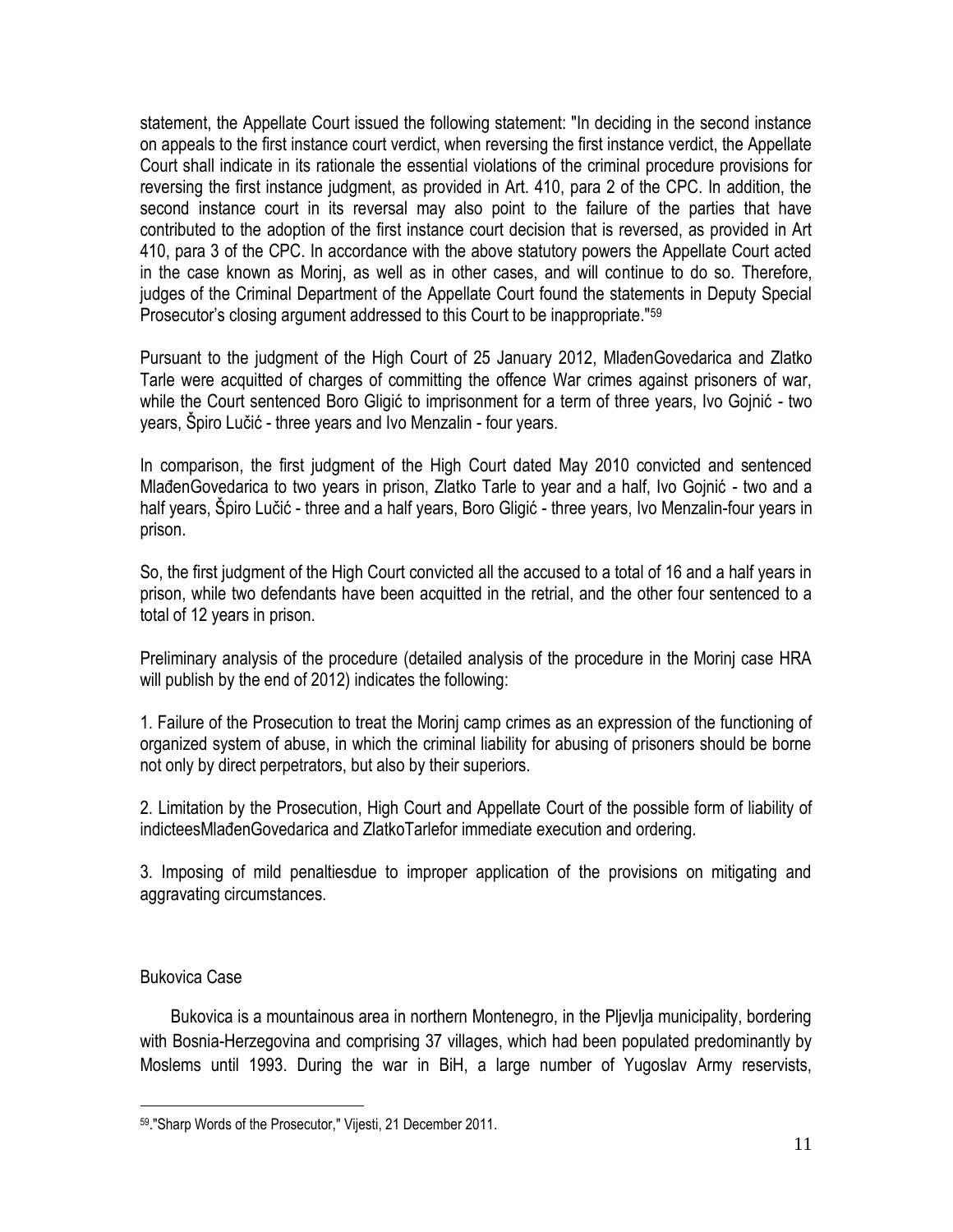paramilitaries and Montenegrin policemen were deployed in the Bukovica area. They tortured, searched, plundered, abused and ill-treated the BukovicaBosniaks under the pretext of looking for illegal weapons. According to the data of the Association of Exiled Bukovica Residents, six people were killed, two committed suicide after they were tortured, 11 were abducted and 70 or so people were subjected to physical torture in this area in the 1992–1995 period. At least eight homes and a mosque in the village of Planjsko were set on fire, while 90 families, around 270 people altogether, were driven out of their homes. Most of the homes were plundered. Only one murder committed in this period has been prosecuted by the judicial authorities, while the others, which the Association claims had happened as well, were not even mentioned in the indictment.60

In the period from June 1992 to February 1994, if not longer, Yugoslav Army forces shipped ammunition and fuel to the Bosnian Serb Army across the border crossing at Pljevlja, with the knowledge and/or consent of the Federal Republic of Yugoslavia (FRY) Supreme Defence Council, the supreme command comprising the Presidents of the FRY, Serbia and Montenegro.61

The Belgrade-based Humanitarian Law Centre documented and in 2003 published the accounts of the persecution of the Moslem population from the Bukovica area.62

It was only on 11 December 2007 that the Superior State Prosecutor filed a motion for the investigation of the crimes committed in Bukovica to the BijeloPolje Superior Court. The investigation was declared an official secret as soon as it was opened.63It focused on seven former police and Yugoslav army reservists, suspected of crimes against humanity.64The prosecutor did not seek the detention of the suspects during the investigation.

Over 40 witnesses and injured parties testified during the investigation.65

Although the law states that witnesses must be served with a subpoena at least eight days in advance, the witnesses, most of whom live in BiH, were summoned to testify one day before the hearing. Some were even brought in although the authorities may bring in a person who failed to appear before the court as summoned only if there is confirmation that the witness had been duly served with the subpoena.66

The investigation was slowed down because of the difficulties in obtaining the testimonies of persons living in BiH. Their questioning began only in 2009.67

The investigation was finally completed on 26 March 2010, and an indictment was filed on 21

<sup>60</sup>"Golubović: Trial is a Kind of Trade Off", *Vijesti*, 26 April 2010, "Mocking the Public", *Monitor,* 30 April 2010.

<sup>61</sup> See the transcripts of the Supreme Defence Council 5<sup>th</sup> session on 7 August 1992 and 18<sup>th</sup> session on 7 February 1994 [\(http://www.bosniafacts.info/sessions\\_of\\_the\\_fry\\_supreme\\_defense\\_council/5th\\_Session\\_of\\_the\\_FRY\\_Supreme](http://www.bosniafacts.info/sessions_of_the_fry_supreme_defense_council/5th_Session_of_the_FRY_Supreme_Defense_Council_5.8.1992.pdf)

Defense Council 5.8.1992.pdf, and http://www.bosniafacts.info/sessions of the fry supreme defense council/18th Session of the FRY Supreme

Defense\_Council\_7.2.1994.pdf).

<sup>62</sup> Bukovica, edited by BiljanaMitrinović, Humanitarian Law Centre, Belgrade, 2003: [http://www.hlc](http://www.hlc-rdc.org/uploads/editor/Bukovica-engleski.pdf)[rdc.org/uploads/editor/Bukovica-engleski.pdf.](http://www.hlc-rdc.org/uploads/editor/Bukovica-engleski.pdf)

<sup>63</sup> Nansen Dialogue Centre, Watchdog Report IV, 25 November 2008.

<sup>64</sup> "Prosecutor Charging Seven People", *Vijesti*, 12 December 2008.

<sup>65</sup> Data of Belgrade-based HLC, 23 March 2008.

<sup>66</sup> *Ibid.*

<sup>67</sup> Nansen Dialogue Centre, Watchdog, Report IV, 25 November 2008.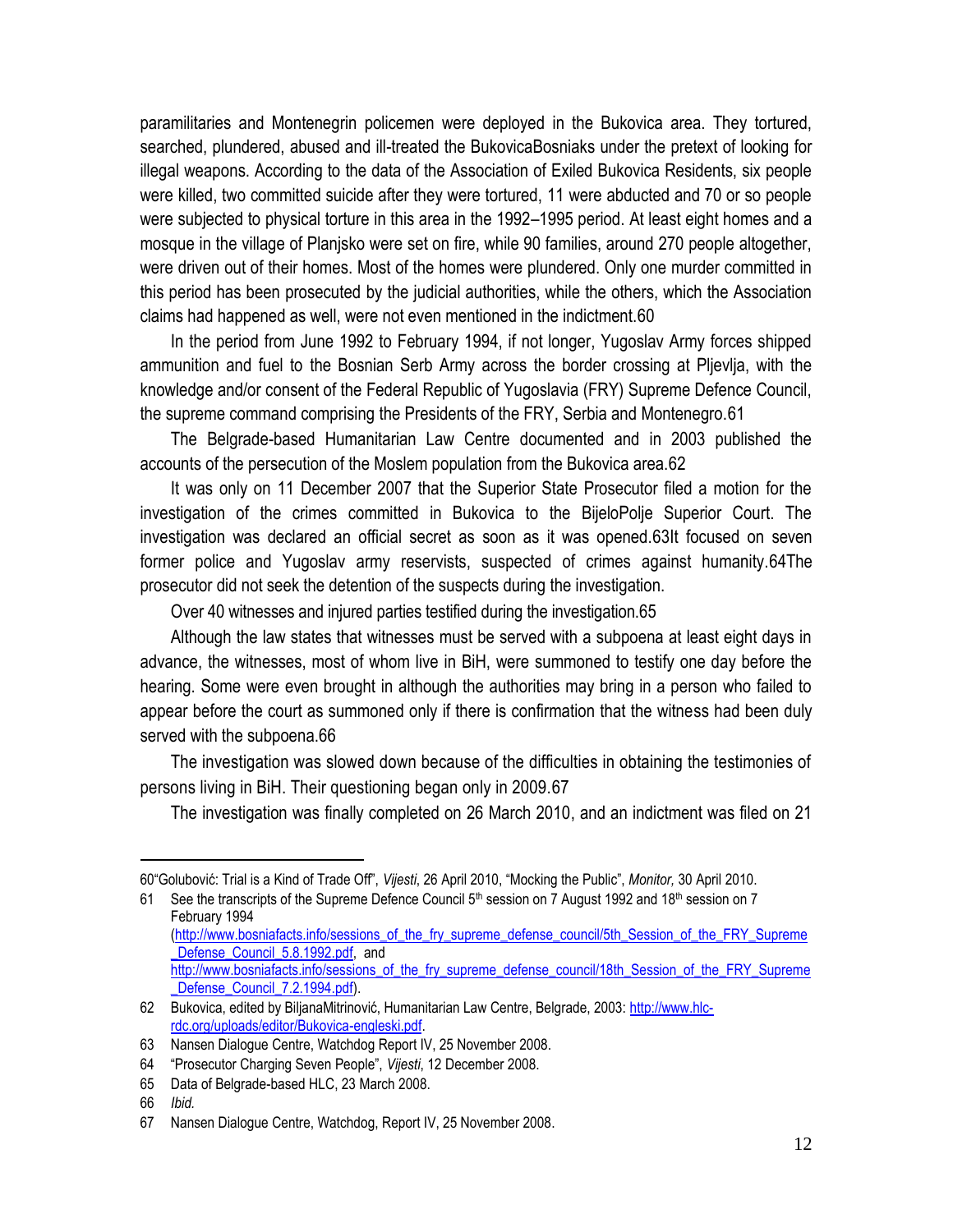April 2010 charging brothers Radmilo and RadišaĐuković, Slobodan Cvetković, MiloradBrković and ĐorđijeGogić, Yugoslav Army (VJ) reservists, and SlavišaSvrkota and RadomanŠubarić, Montenegrin police reservists, of war crimes against humanity.68 The representatives of the Bosniak Party, the NGO sector and victims' association said that the persons who had ordered the crime had not been indicted. Some political party representatives and journalists noted that it was filed ahead of local elections in a number of Montenegrin municipalities, including Pljevlja.69The BijeloPolje Superior Court ordered the detention of the defendants on 22 April 201070 and their trial opened on 28 June 2010.

As the Special Prosecutor for Organised Crime, Corruption and War Crimes ĐurđinaIvanović explained in the indictment, which even misquotes the names of some of the defendants, they are suspected of "having committed systematic ill-treatment of the Moslem population in Bukovica, thus forcing them to leave their homes".71The defendants are charged with ill-treating the Moslem population, subjecting them to grave suffering, jeopardising their health and physical integrity, applying measures of intimidation and creating a psychosis to force them to move out from the villages gravitating towards Bukovica, which resulted in the migration of the Moslem population.72

Osman Tahirbegović testified on 26 October 2010 in the capacity of an injured party. He accused MilovanSoković and Bane Borović, who are not even indicted, as the main perpetrators of the crime.73

The testimony of head of the Montenegrin Police Directorate VeselinVeljović, who was the chief of the Pljevlja militia station at the time covered by the indictment and, according to some witnesses, led the search of the homes in Bukovica, attracted particular interest.74 One of those who testified of his involvement was JakubDurgut, who in his book entitled *Bukovica* quoted a witness as saying that Veljović had threatened to tear his ears out.75 Defendant reserve policeman SlavišaSvrkota said in court that "nearly 100 of his colleagues, headed by VeselinVeljović and VukBošković" took part in the search of three homes in the Bukovica area.76

Veljović testified at the main hearing on 7 December 2010 and said that no war crimes had been committed in the Bukovica region during the war and that everything was done by the book. He said he knew policemen Svrkota and Šubarić and that he never heard any complaints about

<sup>68</sup> "He Intimidated Moslems to Drive Them out of Bukovica", *Vijesti*, 22 April 2010.

<sup>69</sup> "BukovicaIndictees Detained", *Vijesti* 23 April 2010.

<sup>70</sup> *Ibid.*

<sup>71</sup> "Only the Accused Are Suspected", *Vijesti*, 27 April 2010.

<sup>72</sup> "All of Them Denied Guilt", *Dan*, 20 September 2010.

<sup>73</sup> "Svrkota Did No Evil", *Dan*, 27 October 2010, "Citizens Harassed by Reservists", *Vijesti*, 27 October 2010.

<sup>74</sup> VeselinVeljović has been running the Police Directorate since 2005. He began his career as a JNA officer and joined the Montenegrin police in October 1992, when he was appointed chief of the militia station in Pljevlja. From December 1995 to October 2005, he commanded the Special Anti-Terrorist Unit of the Montenegrin MIA (official CV, available at http://www.upravapolicije.com/navigacija.php?IDSP=43).

<sup>75</sup> "Durgut: I Kept a Gun out of Fear", *Vijesti*, 22 September 2010. "Victims not Blaming Defendants", *Dan*, 22 September 2010.

<sup>76</sup> "Denied Crime Had Been Committed in Bukovica", *Dan*, 29 June 2010. VukBošković was Assistant Minister of Internal Affairs charged with the police in the late 1990s and the Montenegrin President's national security adviser in the 2002–2011 period. He was relieved of duty in early 2011 "to assume another office" ("VukBošković Dismissed", *Dan*, 11 January 2011).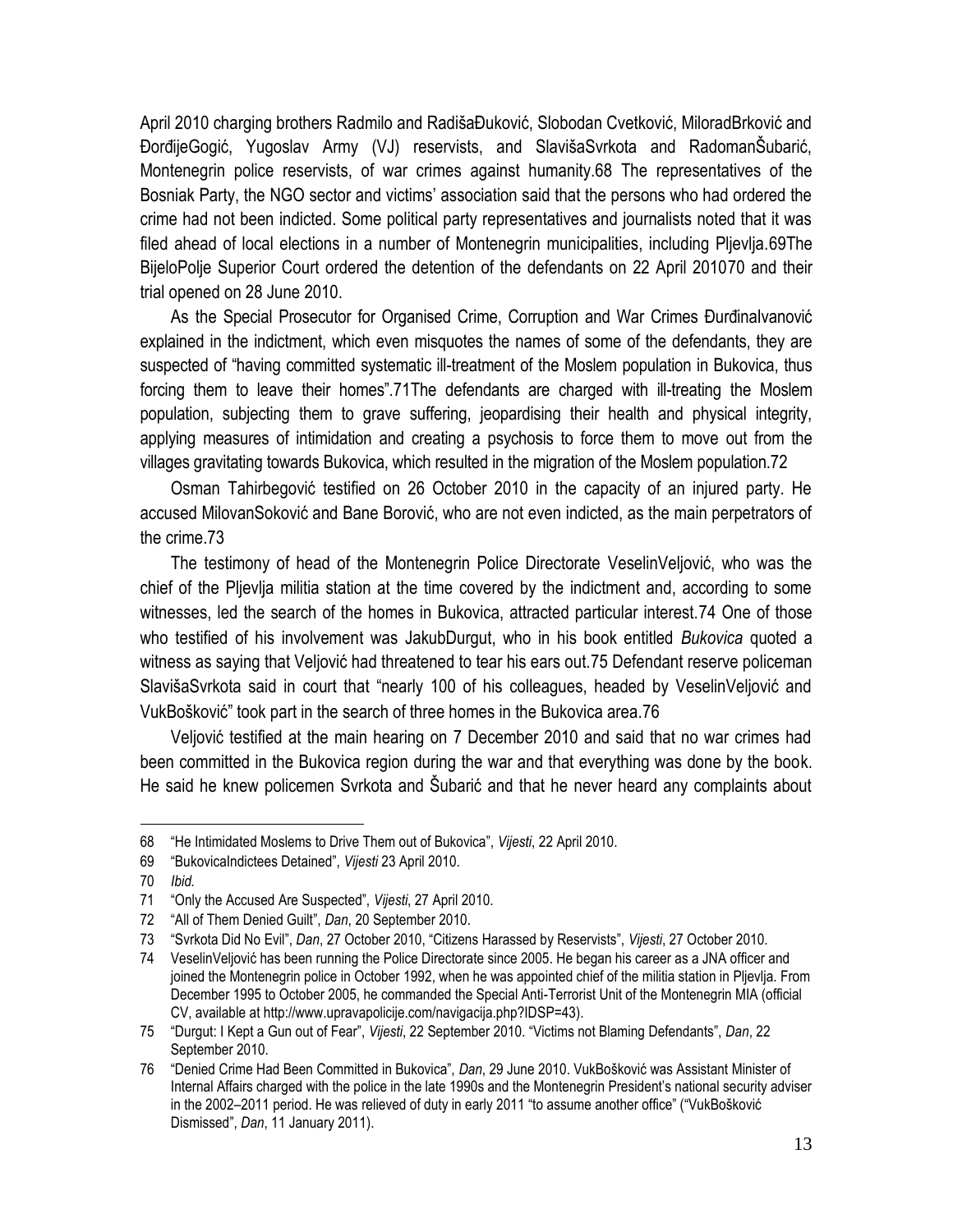their work at the time of the events.77

The main hearing ended with the closing arguments on 25 December 2010. Deputy Special Prosecutor reiterated the charges in the indictment and called for the conviction of the defendants in accordance with the law. The legal representatives of the injured parties agreed. The defendants' counsels asked for the acquittal of their clients, their immediate release from detention claiming that there was no evidence proving that they had committed the crime they were accused of. They said that the defendants were army and police members who had acted in accordance with the regulations and that there was no proof that they had harassed or ill-treated the Moslem population; rather, they protected them from the paramilitaries and helped preserve public peace and order in the area and the physical integrity of the citizens and their possessions.78

The BijeloPolje Superior Court acquitted the defendants due to lack of evidence and released them from detention on 31 December 2010.79Presiding judge Đešević explained that the presented evidence proposed in the indictment and that the testimonies of the injured parties and other witnesses did not prove that the defendants committed crimes against humanity.80In the explanation of the verdict, the judge said that the injured parties' testimonies had not corroborated the charges and that the testimonies of others in court differed from the statements they made during investigation.81

Chairman of the Bukovica association of deported victims JakubDurgut qualified the acquittal as the "state's institutional cover-up of the crime", saying that his testimony had not been taken into account because he hadn't gotten a receipt that he was beaten up from the person who had beaten him.82 He, however, said the verdict could have been expected given that the proceedings took place eighteen years after the crime "when most of the victims are no longer alive" and that the defendants "could not have been responsible for all the events in the Bukovica area, maybe just for individual cases".83 The representative of the NGO Behar from Pljevlja, RifatVesković, qualified the verdict as shameful, claiming that the defendants' arrests were part of the pre-election calculations, that the court based its verdict on a statement given by the then Pljevlja chief of police, VeselinVeljović, and that its publication several hours before the start of the New Year holidays was timed to avoid media attention.84 Boris Raonić, the Programme Director of the Youth Initiative for Human Rights and one of the authors of the documentary on Bukovica, said that both the investigation and indictment were slapdash and did not cover command responsibility but that the trial was not problematic.85

<sup>77</sup> "Veljović: No Crime Was Committed in Bukovica", *Dan*, 8 December 2010; "Montenegrin Police Director VeselinVeljović Heard in BijeloPolje Superior Court", *Vijesti*, 07 December 2010.

<sup>78</sup> "Judgment will be Rendered on 31 December", *Vijesti*, 26 December 2010; "Judgment on Friday"; *Dan*, 26 December 2010.

<sup>79</sup> The judgment had not been published on the website of the BijeloPolje Superior Court by 1 June 2011.

<sup>80</sup> "No Proof of Bukovica", *Vijesti*, 3 January 2011; "Freedom for All", *Dan*, 3 January 2011.

<sup>81</sup> "Svrkota Did No Evil", *Dan*, 27 October 2010; "They Accepted a Lie for Truth for a Fistful of Drug Euros", *Vijesti*, 5 January 2011; "No Proof of Bukovica", *Vijesti*, 3 January 2011, "Henchmen Acquitted – Bosniak Victims Humiliated", Bošnjaci net: http://www.bosnjaci.net/prilog.php?pid=40119.

<sup>82</sup> "Seed of a New Crime", *Monitor*, 14 January 2011.

<sup>83</sup> "Court Unaware of what Everyone has been Aware of for Years", *Vijesti*, 4 January 2011.

<sup>84</sup> "Collateral Damage", *Vijesti*, 3 January 2011.

<sup>85</sup> "JakubDurgut: Bukovica Verdict Unsurprising", www.portalanalitika.me, 11 January 2011.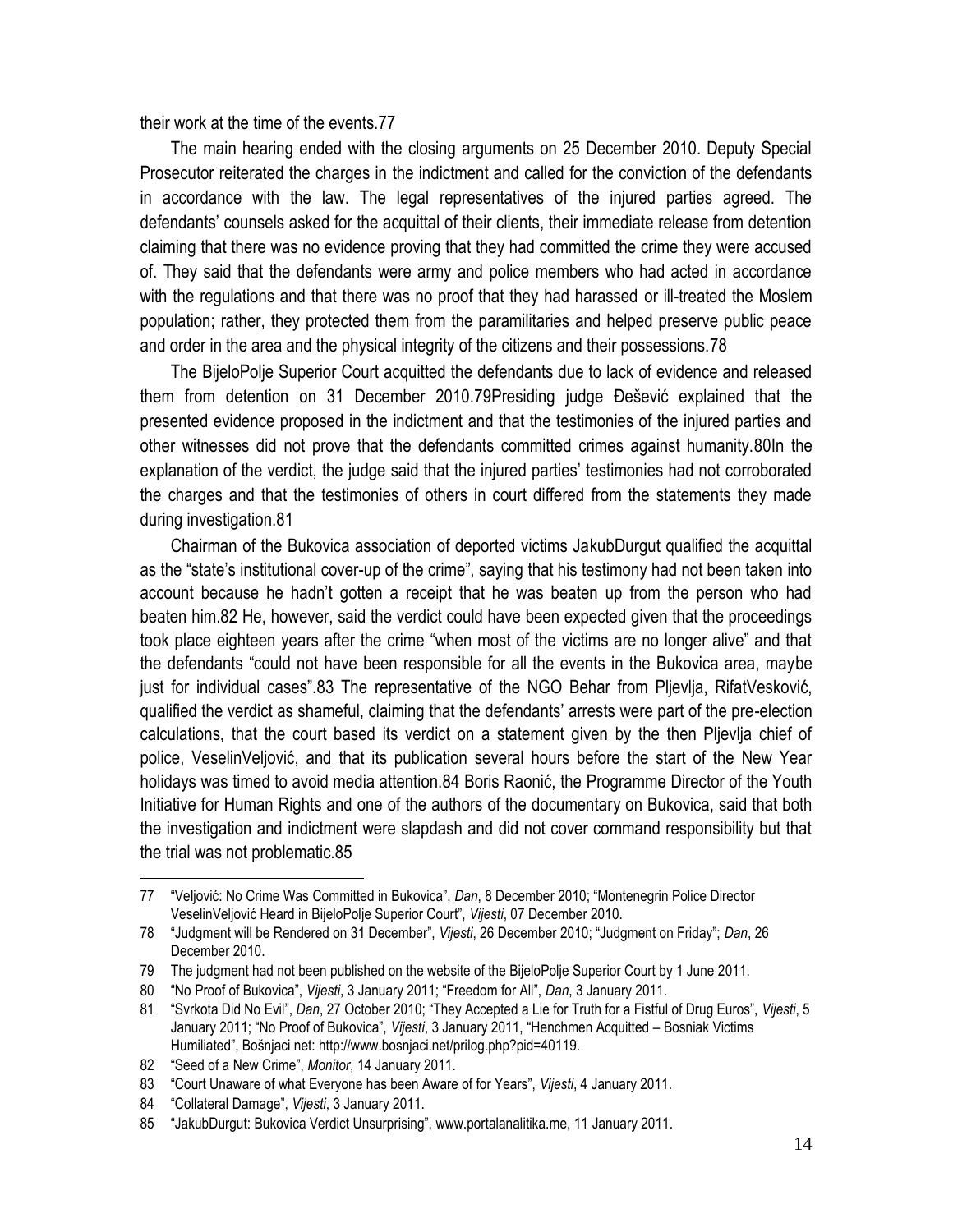In June 2011 the judgment was quashed by the Appellate court for procedural reasons and the case had been returned for a retrial.In its decision on reversal, the Appellate Court of Montenegro stated that thetrial panel of the first instance court had been improperly constituted, given thatthe lay judges participatedin passing of thefirst instance decision, despite the fact that the new Criminal ProcedureCode, which applies exclusively to the crime a defendant has been accused of, provides that in this case a panelshould be composed of three professional judges

The main hearing took place on 28 September 2011, and on3 October 2011 the Council of the Superior Court in BijeloPolje rendered a verdict acquitting the defendants of charges of committing Crimes against Humanity.The verdict states the evidence presented during the main hearingwas not sufficient to confirm the allegations of the Special State Prosecutor for the suppression of war crimes, so the accused were acquitted of the following charges "... committing of the criminal offense of Crimes against Humanity under Art. 427 of the Criminal Code in conjunction with Art. 7, para 2 of the European Convention on Human Rights." The judgment also states that "... until the very end of the criminal proceedings, Deputy Special Prosecutor Milosav Veličković stood byeverything that has beenlisted in the indictment, and pointed out in his closing argument that during thepresentation of evidenceit has been established, beyond any doubt, that the defendants committed the criminal offense of Crimes against Humanity under Art. 427 of the Criminal Code in conjunction with Art. 7, para 2 of the European Convention on Human Right ... ".<sup>86</sup> Allegations in the indictment, i.e. the judgments seem odd, given that the then state union of Serbia and Montenegro ratified the European Convention for the Protection of Human Rights and Fundamental Freedoms in December 200387, and that the events covered by the indictment occurred in the period from 1992 to 1995.<sup>88</sup>

The Appellate Court upheld the acquittal, making the decision final.

On the occasion of the acquittal, a lawyer and president of the Montenegrin Committee for Human Rights,VelijaMurić, stated that "the indictment was not satisfactory. People most responsible for this crime of ethnic cleansing were not accused. It is peculiar that there were no war operations in this area. This area was controlled by Montenegrin police and Yugoslav Army. There is virtually no answer to what was happening in Bukovica."<sup>89</sup>

### *Compensation Claim Judgments*

 $\overline{a}$ 

The first final verdict awarding damages to a resident of Bukovica was rendered in September 2008, when the Podgorica Basic Court ruled that MušanBungur be paid 8,133 Euros in compensation for the destruction of his log house. Bungur had initiated the proceedings more than

88Announcement of the Superior Court available at:

[http://www.visisudbp.gov.me/Aktuelnosti/Saop%C5%A1tenjazajavnost/tabid/59/Default.aspx.](http://www.visisudbp.gov.me/Aktuelnosti/Saop%C5%A1tenjazajavnost/tabid/59/Default.aspx) 

89"Murić: Bukovica Case anotherDefeat of the Montenegrin Judiciary", Portal Analitika, 4 October 2011.

<sup>&</sup>lt;sup>86</sup> Citations from the judgmentof the BijeloPolje High Court, no.Ks.br.6/11-10.

<sup>&</sup>lt;sup>87</sup> In December 2003 Serbia and Montenegro ratified the European Convention for the Protection of Human Rights and Fundamental Freedoms (European Convention on Human Rights) and its fourteen protocols. After gaining independence, in July 2006 Montenegro submitted a declaration of succession to the Council of Europe conventions of which Serbia and Montenegro was a signatory or party.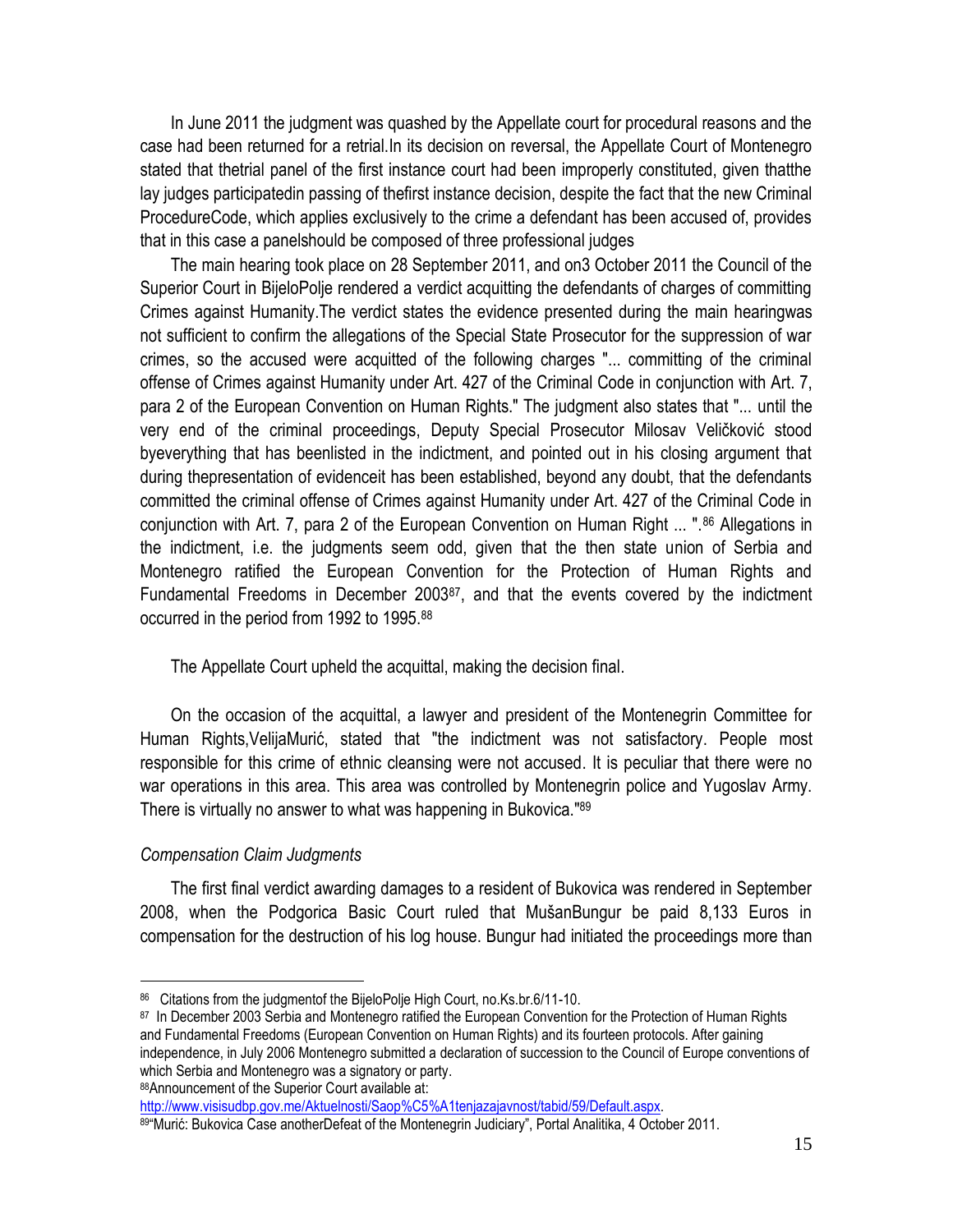ten years earlier. The state of Montenegro paid the sum and interest rates in 2009.90 In March 2010, the Podgorica Basic Court ruled that Montenegro pay 10,000 Euros to ŠabanRizvanović and the same amount to his wife ArifaRizvanović for the physical and mental anguish they suffered at the hands of the Yugoslav Army members in Bukovica in 1992. The Rizvanović couple left Bukovica and has been living in Sarajevo for years now.91 The Superior Court overturned the verdict and ordered a retrial.92Apart from the Rizvanović couple, who were awarded 20,000 Euros for the torture and the fear they lived through, the Podgorica Basic Court in April 2010 awarded 1,500 Euros to ZlatijaStovrag, whose husband Himzo committed suicide by hanging in 1992 out of fear of the police.93 This verdict, too, was overturned by the Superior Court, which ordered a retrial. The same fate befell the case of Osman Ramović. Zlatija, Alema and AmelaBungur in April 2010 sued the Ministries of Defence, Internal Affairs and the Police Directorate. Each of them sought 20,000 Euros for the mental anguish they sustained and unlawful imprisonment. This is one of the twenty or so lawsuits, which have been filed by the victims or the members of their families.94

### Deportation of Refugees Case

At least 66 Bosnian Moslem refugees95 were unlawfully arrested in Montenegro and then handed over to the army of their enemy, the Bosnian Serbs, in May and June 1992. Most of them were executed; only twelve survived the concentration camps. The 33 Bosnian Serb refugees96 arrested by the Montenegrin authorities were also deported back to the Bosnian Serb Republic to be mobilised into the army. As opposed to the Bosnian Moslem refugees, the deported Bosnian Serb refugees were not treated as hostages. It remains unknown whether any of them died due to deportation.97

Most of the arrested refugees were taken to the Herceg Novi Security Centre which served as a collection centre; they were then transported on 25 and 27 May by buses to the concentration camp in the Foča penitentiary,98or to unidentified locations in eastern BiH (Bosnian Serb Republic). All the Moslems deported on 27 May 1992 were probably killed the same or the

<sup>90</sup> *Ibid.*

<sup>91</sup> "Only the Court Doesn't Know what Everyone Else has Known for Years", *Vijesti*, 4 January 2011.

<sup>92</sup> Information obtained from the lawyer of the Rizvanović family.

<sup>93</sup> "They Were Maintaining Peace, Not Intimidating", *Dan*, 14 May 2010.

<sup>94</sup> "Who Was in Command?",*Vijesti*, 9 April 2010.

<sup>95</sup> The trial in Montenegro concerns the deportation of 52 persons. The other deportees were listed by Interior Minister Nikola Pejaković in his reply to a parliamentary query in 1993, i.e. by the survivors, who mentioned people, who were not on the list, in their statements before the Podgorica Basic Court. Journalist ŠekiRadončić, who investigated this crime, established that 105 Moslems refugees were deported ("Ominous Freedom – Deportation of Bosnian Refugees from Montenegro", ŠekiRadončić, Humanitarian Law Centre, Belgrade, 2005, p. 145).

<sup>96</sup> This number is mentioned in Minister Nikola Pejaković's reply to a parliamentary query in 1993 and the indictment.

<sup>97</sup> See also ŠekiRadončić, in his book "Ominous Freedom – Deportation of Bosnian Refugees from Montenegro", ŠekiRadončić, Humanitarian Law Centre, Belgrade, 2005, p. 145.

<sup>98</sup> Apart from the Podgorica Basic Court, this fact was also established by the ICTY in its final judgement in the case of *Prosecutor v. MiloradKrnojelac* IT–97–25-T.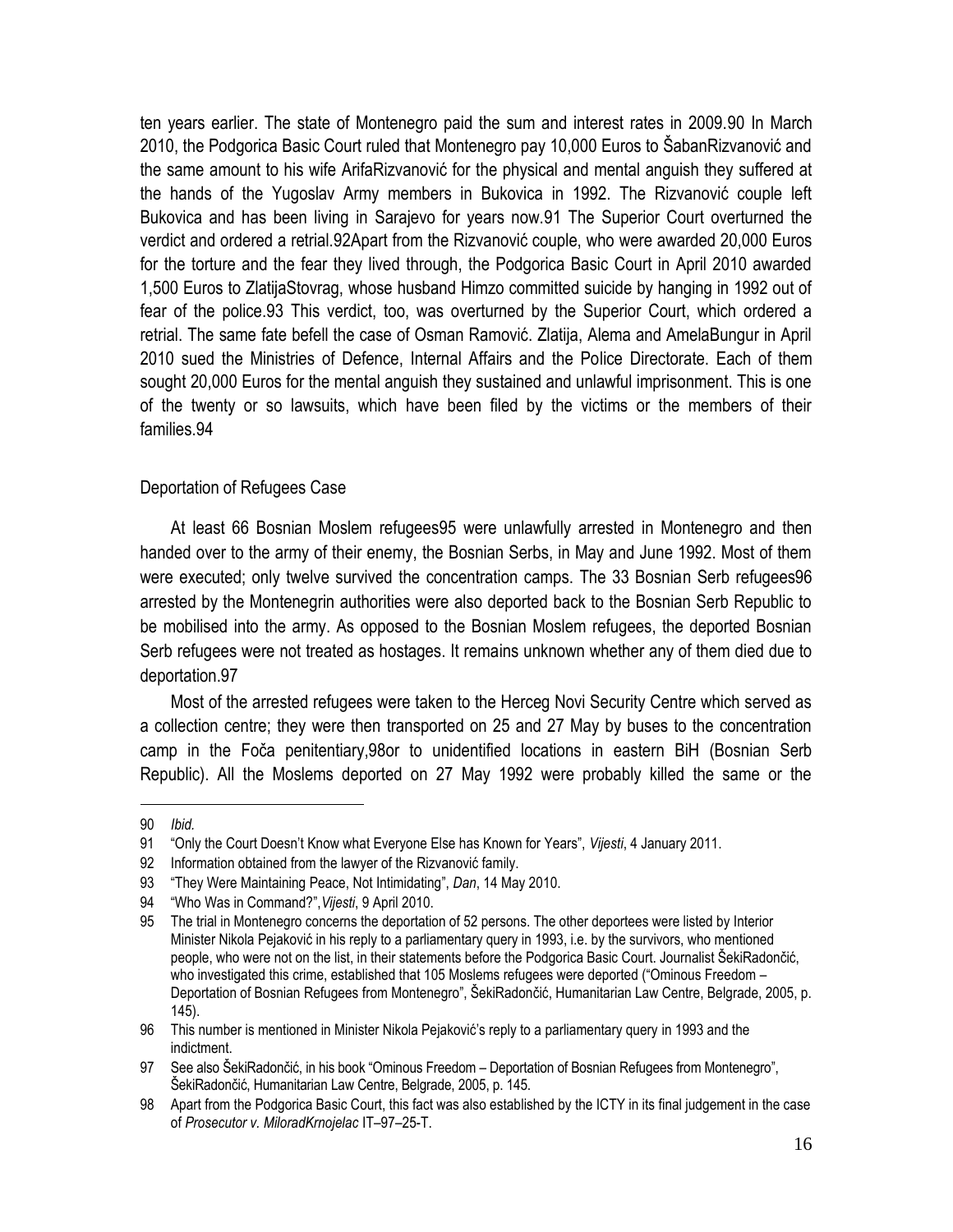following day and their bodies were thrown into the Drina River99; the remains of all the victims have not been found to date. The other Moslem refugees were arrested in Bar, Podgorica and near the border with BiH and were also deported in late May 1992 to the camp in Foča and other locations in the Bosnian Serb Republic, where they were handed over to Bosnian Serb agents and never seen again.

As of December 2004, 196 members of the families of most of the deported Moslems who had died and several survivors of the concentration camps in the Bosnian Serb Republic filed 42 civil lawsuits against the state of Montenegro and the Montenegrin MIA seeking reparations for damages. The Podgorica Basic Court rendered 28 decisions upholding the victims' claims in which it found that the statute of limitations does not apply to damages inflicted by the consequences of war crimes.<sup>100</sup> After contesting the legal and factual grounds for four years, the Montenegrin Government in December 2008 rendered a decision on court settlement and paid a total of 4.13 million Euros to the injured parties: 30,000 Euros to each child of the victims, 25,000 Euros to the parents and spouses of each victim, 10,000 Euros to the brothers and sisters of each victim, and 8,000 Euros per month of imprisonment to the surviving victims.101

### *State Prosecution Office*

 $\overline{a}$ 

Although both the state authorities and the public were aware of the police campaign conducted in 1992 "with the consent of the competent prosecution office"102, the state prosecution office did not initiate a criminal investigation until 19 October 2005, when it filed a motion for the investigation of five lower-ranked former MIA officers suspected of war crimes against the civilian population. The public learned about the motion when the state prosecutor mentioned it in court as an argument corroborating his motion that the court discontinue the reparations proceedings the families of the victims had initiated.103

Although Montenegrin state prosecutors are in the habit of seeking the detention of the suspects when they submit motions for their investigation to prevent them from influencing the

<sup>99</sup> Conclusion drawn after the autopsies of bodies found in June 1992 and buried at the cemetery in SremskaMitrovica, Serbia, where they were washed up by the Sava River (See: Ominous Freedom, *op. cit*, p. 92).

<sup>100</sup>Another 54 plaintiff subsequently filed 10 lawsuits. Five verdicts are final, first instance verdict was reached in three cases, while two proceedings are still ongoing. Total amount of damages awarded in final verdicts is 435,000 Euros. There were no deviations from the decision on court settlement in relation to the amount of damages awarded to parents and wives, while in one case the victims' children were awarded 30,000 Euros each, and in other two cases 25,000 Euros each. Lawsuits filed by brothers and sisters are generally rejected due to the absence of community life (source: legal representatives of plaintiffs, Prelević Law Office).

<sup>101</sup> See more in the statement of the attorneys that represented the victims at: [http://www.prelevic.com/Documents/Deportation\\_Public\\_Announcement.pdf.](http://www.prelevic.com/Documents/Deportation_Public_Announcement.pdf)

<sup>102</sup> Reply to the parliamentary query by Montenegrin Minister of the Interior Nikola Pejaković, Ref No 278/2 of 8 April 1993. The scanned document is available at: [http://www.prelevic.com/Documents/Odgovor%20na%20poslanicko%20pitanje.doc.](http://www.prelevic.com/Documents/Odgovor%20na%20poslanicko%20pitanje.doc) 

<sup>103</sup> At the time, the state prosecution office represented the state in all property proceedings. Therefore, this authority was obviously in conflict of interest given that it represented the state in reparation proceedings, while, in the criminal proceedings, it was to prosecute the authorities (on behalf of the victims) and insist on the accountability of (all) state agents and officials for this crime. The Council of Europe subsequently required of Montenegro to reform the system and ensure that state prosecutors are exclusively involved in criminal prosecution.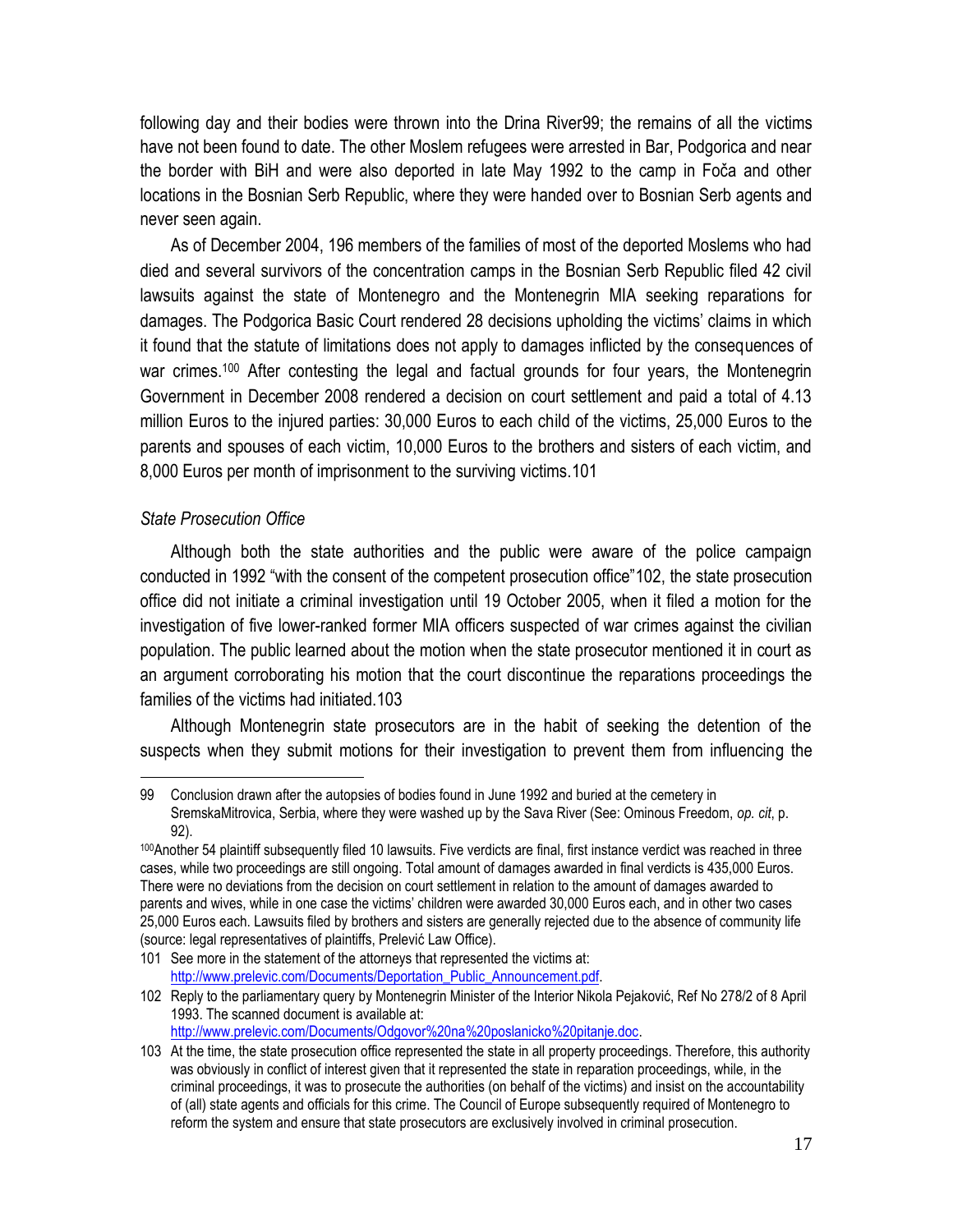witnesses, tampering with the evidence or from absconding, even for much lighter crimes, the prosecutor proposed the detention of the suspects only when they were indicted and cited only the gravity of the crime and the penalty it warrants in support of his motion.

The investigation did not open before February 2006 and not one action was undertaken during the first six months. Scores of witnesses were subsequently heard and the investigation was initially completed on 26 June 2008. It resumed on 3 November 2008, when the list of suspects was expanded to include the following three men: former State Security (SDB) Chief BoškoBojović; former SDB Deputy Chief RadojeRadunović and senior official of the Ulcinj Security Centre SretenGlendža.

The following leading state officials also testified during the investigation: former Montenegrin Presidency President MomirBulatović, the then Montenegrin Prime Minister Milo Đukanović and the then Montenegrin Presidency member SvetozarMarović.104 Nikola Pejaković, who was Deputy to the Minister of the Interior PavleBulatović at the time of the deportation and subsequently became the Minister of the Interior, testified in Belgrade during the investigation. All of them denied they had known anything about the arrests of the refugees at the time.

In January 2009, Deputy Special Prosecutor of the Department for the Suppression of Organised Crime, Corruption, Terrorism and War Crimes within the Montenegrin Supreme State Prosecution Office Lidija Vukčević filed an indictment with the Podgorica Superior Court105 and the motion for the detention of the following nine former and current MIA officers: Bojović Boško – Assistant MIA charged with the State Security Service (SDB); Marković Milisav – Assistant MIA charged with the police; Radunović Radoje, chief of the SDB Sector in Herceg Novi; Bakrač Duško – SDB operations agent in Herceg Novi; Stojović Božidar – head of the SDB Sector in Ulcinj; Ivanović Milorad – chief of the Herceg Novi Security Centre; Šljivančanin Milorad – commander of the Herceg Novi militia station; Bujić Branko – Bar Security Centre chief and Glendža Sreten – chief of the Ulcinj Security Centre.

They are charged with unlawfully transferring civilian population – BiH nationals, Moslem and Serb refugees with the status of refugees under the Convention Relating to the Status of Refugees and Protocol Relating to the Status of Refugees – whereby they violated the international law during and relating to armed conflicts in the territory of BiH laid down in the Fourth Geneva Convention Relative to the Protection of Civilian Persons in Time of War and Additional Protocol II, Article 5 of the ECHR amended pursuant to Protocol No. 11 (sic!)106. They are charged with war crimes against the civilian population, because they unlawfully deprived of liberty 79 nationals of BiH and turned them over to the Sokolac police, the Foča police and prison and Srebrenica police officers, at the order of the then Montenegrin Interior Minister Pavle Bulatović (now deceased) to act on the requests by the MIA of the Bosnian Serb Republic (then officially called the Serb Republic of BiH), to deprive of liberty and return to BiH persons who had come to Montenegro from

<sup>104</sup> The lawyer of one of the defendants, BranimirLutovac, said that Đukanović's and Marović's statements were 'monologues, because the investigating judge did not ask them a single question', "Đukanović and Marović Will Not Testify", *Vijesti*, 9 February 2011.

<sup>105</sup> KTS Ref No 17/08, of 19 January 2009.

<sup>106</sup> This Convention was not binding on the FRY at the time. It has been binding on Montenegro since the end of 2003, i.e. 3 March 2004, when the ratification instruments were submitted to the Council of Europe.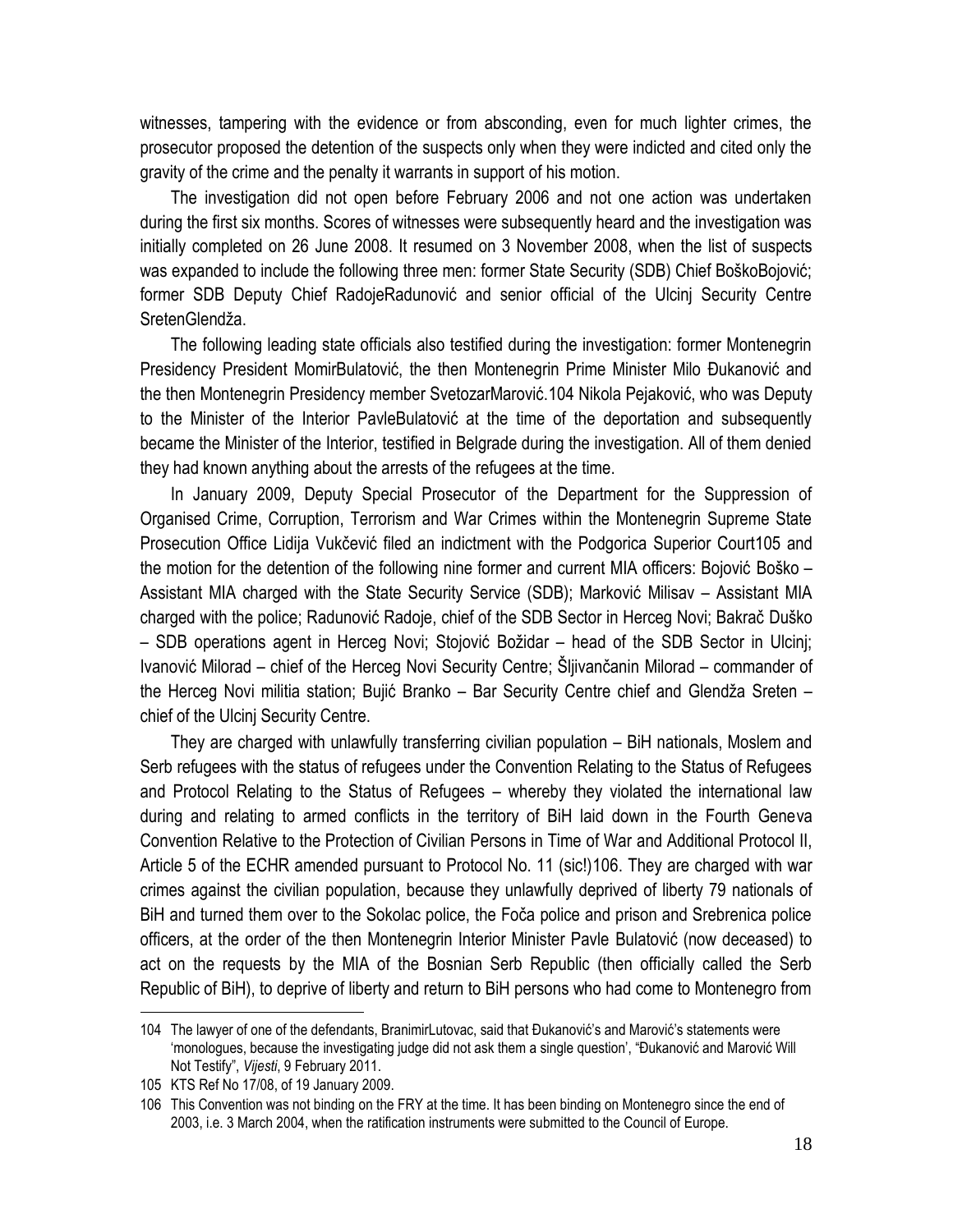BiH territory.

 $\overline{a}$ 

The questions – why none of the superior state officials were indicted and why none of them, apart from Momir Bulatović, were summoned to testify – have been publicly raised a number of times. At the time of the deportations, Momir Bulatović was the President of Montenegro, Milo Đukanović was its Prime Minister, Zoran Žižić was the Deputy Prime Minister charged with internal affairs and directly with overseeing the work of the MIA, while Nikola Pejaković was the Deputy to the then Minister of Internal Affairs Pavle Bulatović.

Furthermore, the indictment did not even propose that the then Supreme State Prosecutor Vladimir Šušović appear as a witness107, although an MIA 1993 document states that the arrest and deportation of refugees was conducted "with the consent of the competent prosecution office".108 Notwithstanding this piece of evidence, prosecutor Vukčević in her closing words qualified as untrue MomirBulatović's allegation that the police continuously consulted with the Supreme State Prosecutor during the deportations.109

The Prosecution Office *inter alia* presented the following evidence in the indictment: a) Interior Minister Nikola Pejaković's reply to a parliamentary query in 1993, in which he says that the police arrested refugees, classified by their ethnicity, Moslems and Serbs, and handed them over to the Bosnian Serb MIA,110 and b) letter to DanijelaStupar in response to her query addressed to Prime Minister Milo Đukanović and also signed by MIA Nikola Pejaković, confirming that her husband AlenkoTitorić was deported from Montenegro to the Serb Republic of BiH "to join the group of Moslems to be exchanged for the captured Serb territorial defence troops".111However, notwithstanding this and other evidence corroborating that civilians – refugees were used as hostages to assist the war efforts of the enemy, the indictment charges the defendants only with "unlawful transfer". Furthermore, the description of the facts and the evidence on which the indictment is based obviously corroborates that the refugees were also "unlawfully imprisoned", that some of the Moslem refugees were "unlawfully taken to a concentration camp", all of which constitute elements of a war crime. However, given that the court need not limit itself to the legal qualification in the indictment, just the factual description of the offence112, this omission by the Special Prosecutor need not have prevented the Court from properly qualifying the crime.

<sup>107</sup> Vladimir Šušović is now a member of the Prosecutorial Council and thus nominates prosecutors and renders decisions on their accountability in disciplinary proceedings and on motions for their dismissals, wherefore "the career of prosecutor Vukčević (prosecuting the deportation case), *nolensvolens*, depends also on Šušović's vote" ("Medenica Suing, Medenica Adjudicating", *Monitor*, 25 February 2011.

<sup>108</sup> Office of the Montenegrin Minister of Internal Affairs Nikola Pejaković, Ref No 278/2, of 8 April 1993, Reply to a parliamentary query. The scanned document is available at: http://www.prelevic.com/Documents/Odgovor%20na%20poslanicko%20pitanje.doc.

<sup>109</sup> "Prosecutor Says Guilt Proven without Doubt", *Pobjeda*, 23 February 2011; ("Medenica Suing, Medenica Adjudicating", *Monitor*, 25 February 2011; "State to Blame", *Dan*, 13 November 2010.

<sup>110</sup> Office of the Montenegrin Minister of Internal Affairs Nikola Pejaković, Ref No 278/2, of 8 April 1993, Reply to a parliamentary query, p. 2. The scanned document is available at: http://www.prelevic.com/Documents/Odgovor%20na%20poslanicko%20pitanje.doc;

<sup>111</sup> The translation of the letter is available at: http://www.prelevic.com/deportation\_ministry.htm

<sup>112</sup> Article 359, Montenegrin: "(1) The verdict shall refer only to the accused and to the offence the accused is charged with as specified in the indictment that has been filed, amended or extended during the main hearing. (2) The court shall not be bound by the prosecutor's legal qualification of the offence."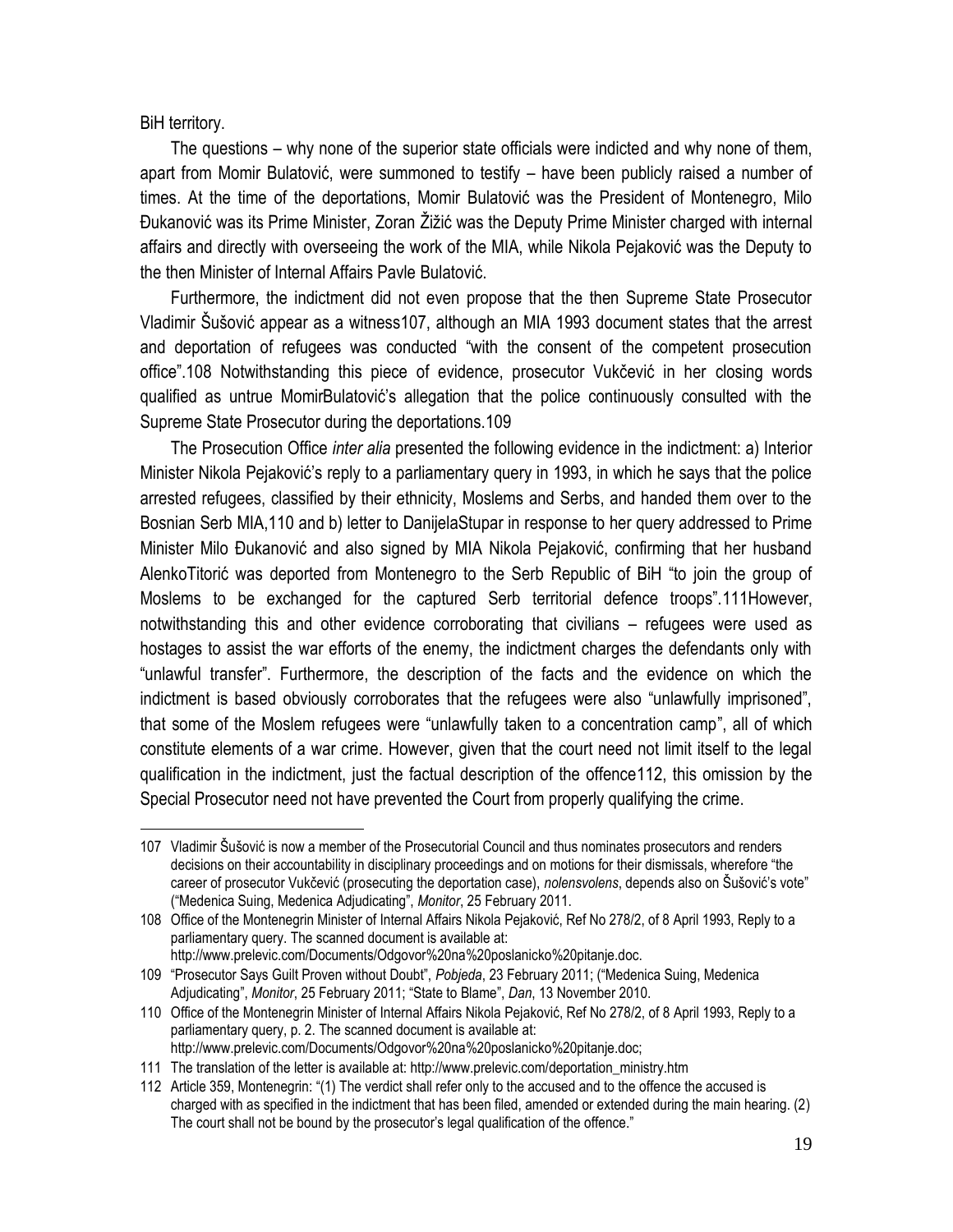At the very end of the trial, Prosecutor Vukčević changed the qualification of the conflict in BiH from international to internal113, and cut the number of injured parties, but retained the legal qualification of the criminal offence.114The amendment of the legal qualification of the conflict in the indictment was also not binding on the court.

#### *Podgorica Superior Court*

 $\overline{a}$ 

The trial before Podgorica Superior Court judge MilenkaŽižić and two jurors opened on 26 November 2009.115

DuškoBakrač, BoškoBojović, MiloradIvanović, MilisavMarković and RadojeRadunović, who were at large, in Serbia, were tried *in absentio*. After Serbia and Montenegro signed the Extradition Agreement on 29 October 2010, the Belgrade court ordered that MiloradIvanović, BoškoBojović, RadojeRadunović and MilisavMićaMarković be placed in extradition detention not to exceed one year. DuškoBakrač was not arrested.116 All the defendants were released from detention after their acquittal in the first instance.

A large number of witnesses, including the injured parties who had survived the deportations, the relatives of the killed victims, and Montenegrin police officers, testified at the trial.

Nikola Pejaković, the then Deputy Interior Minister, was subsequently summoned to testify but did not appear in court because he was ill. Pejaković himself asked to be heard in court after MomirBulatović's testimony, but the judge no longer thought it necessary to question him. The judge also dismissed the defence motions to call to the stand Milo Đukanović, ZoranŽižić and Vladimir Šušović, as well as SvetozarMarović and MilicaPejanović – Đurišić, who were members of the Montenegrin Presidency headed by Bulatovićat the time of the deportations.117

The defendants pleaded not guilty,118 saying they had only been following orders and acting in accordance with the order in telegram No. 14–101 of 23 May 1992, to act in accordance with the Bosnian Serb MIA request and bring in all BiH nationals aged 18–65 and have them returned to

<sup>113</sup> In the amended indictment, Prosecutor Vukčević claims that the rules of "international law were violated during and in relation to an armed conflict which did not have the character of an international conflict in the territory of Bosnia-Herzegovina" (Ref No Ks 3/09, http://www.visisudpg.gov.me). At the time of the deportations, FRY (Serbia and Montenegro) and Bosnia-Herzegovina were two separate states. "Bosnia-Herzegovina's independence was recognised by the European Community (now the EU) member states on 6 April and by the USA on 7 April 1992. BiH became a full member of the United Nations on 19 May 1992. In the meantime, Serbia and Montenegro proclaimed a new state on 27 April 1992 – the Federal Republic of Yugoslavia. UN Security Council Resolution 752 of 15 May 1992 called on the FRY and Croatia "to take swift action" to end interference and "respect the territorial integrity of Bosnia-Herzegovina (...)". The FRY did not abide by the UN request in Resolution 752 and the UNSC adopted a new Resolution 757 on 30 May by which it introduced economic, cultural and sports sanctions against the FRY. UNSC Resolutions are international legal documents, under which an "international conflict" was waged in BiH in 1992 and the Montenegrin authorities actively participated in it", "Medenica Suing, Medenica Adjudicating", *Monitor*, 25 February 2011.

<sup>114</sup> "Waiting for the Indictment", *Dan*, 1 March 2011, "Gravity of Indictment under Question", *Dan*, 23 February 2011.

<sup>115</sup> "Šljivančanin: I Don't Expect Absolution", *Pobjeda*, 27 November 2009.

<sup>116</sup> "Men Arrested for Deportation to Spend up to One Year in Prison", *Vijesti*, 17 December 2010.

<sup>117</sup> "Medenica Suing, Medenica Adjudicating", *Monitor*, 25 February 2011.

<sup>118</sup> "SDB Operating without Leaving Written Traces", *Vijesti*, 4 December 2010; "They Feel Sorry for the Victims but Claim They are not Responsible"; *Vijesti*, 27 November 2009; "Šljivančanin: I Don't Expect Absolution", *Pobjeda*, 27 November 2009.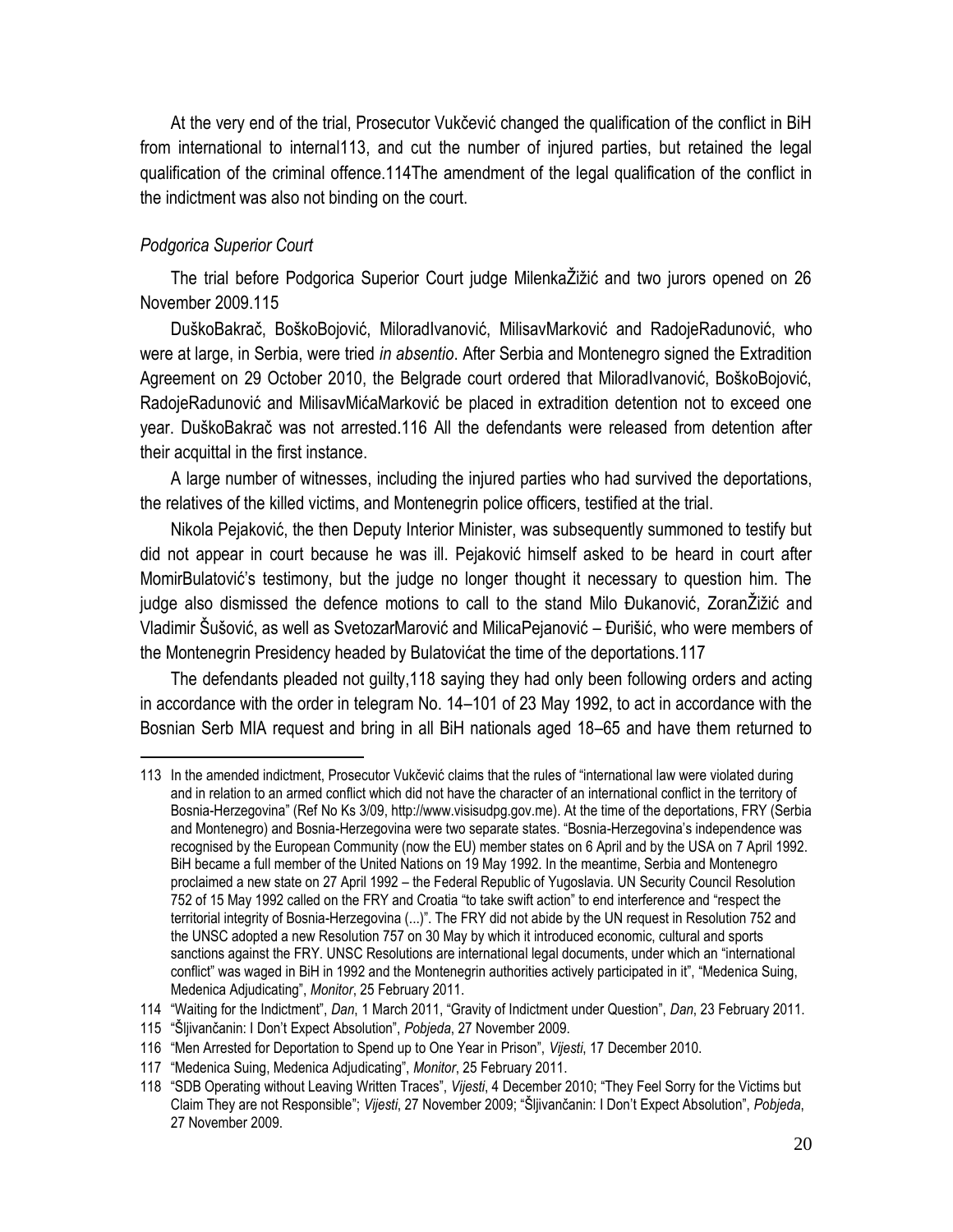BiH.

The defence is of the view that those who had ordered the deportation and not those who had carried it out should be held accountable for this crime.

MomirBulatović, the then President of Montenegro, asked the Superior Court to request of the competent institutions to relieve him from the obligation to preserve the confidentiality of official documents so that he could present the key evidence in this case.119 Given that Bulatović did not specify which document was at issue, it was impossible to establish which state authority was to relieve him of the obligation to preserve its confidentiality. The Montenegrin Assembly120 and the Government of Montenegro relieved Bulatović from the obligation to preserve the confidentiality of the documents within their remits.121

Bulatović testified on 12 November 2010 and said that the deportation was not a one-off action, but a regular activity of the police. He handed over to the court ten or so documents, including an original cable ordering the arrest of 161 people from BiH suspected of terrorism.122He said that the "extradition of the refugees was the mistake of the state, not of an individual" and confirmed that the police and Supreme State Prosecutor were "non-stop" in touch at the time.123

The proceedings closed on 2 March with the closing remarks of the defendants. They said they were not guilty and that they were merely the victims in this trial.124The defendants also underlined that they made the arrests under orders from the prosecution office, not at their own discretion.125

The verdict was rendered on 29 March 2011. All nine defendants were acquitted because, as the judgment explained, they could not have committed a war crime against the civilian population given the conflict in BiH was not international in character.126The acquittal prompted an avalanche of public criticism by the representatives of some political parties and NGOs.127

The judgment128is contradictory, its legal qualification confusing and not based on international law or relevant interpretations of it. For instance, the finding on page 72, where the court establishes that "an armed conflict between nations living in BiH, Serbs, Croats and Moslems, was at issue wherefore the conflict did not have the character of an international armed

<sup>119</sup> *Vijesti*; "MomirBulatović: I Asked Milo What Was at Issue"; 27 September 2010.; *Vijesti*; "Assembly or Government to Draw the Next Move"; 28 September 2010.; *Dan*; "State Secrets Puts off Testimony"; 28 September 2010.

<sup>120</sup> "Momir Relieved of Preserving Non-Existent Secret", *Dan*; 15 October 2010; "Bulatović Relieved of Keeping Secrets within Assembly's Remit", *Dan*, 15 October 2010.; "Court to Submit a Precise Request", *Dan*, 12 October 2010.

<sup>121</sup> "Momir May Testify", *Dan*, 05 November 2010; "Government, Too, Relieves Momir of Preserving Confidentiality";*Vijesti*, 05 November 2010.

<sup>122</sup> "Deportations Were the State's Task and the State's Mistake", *Vijesti*, 13 November 2010; "Deportations Were the State's Mistake", *Pobjeda*, 13 November 2010; "State to Blame", *Dan*, 13 November 2010.

<sup>123</sup> *Ibid.*

<sup>124</sup> "Defendants Claim that They are Innocent Victims", *Pobjeda*, 2 March 2011.

<sup>125</sup> "Arrests Ordered by Prosecution Office", *Dan*, 2 March 2011.

<sup>126</sup> "Acquitted due to Lack of Evidence", *Pobjeda*, 30 March 2011, "Refugee Deportation Defendants Acquitted", *Vijesti*, 30 March 2011.

<sup>127</sup> "Recurrent Crime of Those Advocating War for Peace", *Vijesti*, 30 March 2011.

<sup>128</sup> Judgment Ref No 3/09 is available on the website of the Podgorica Superior Court: http://www.visisudpg.gov.me.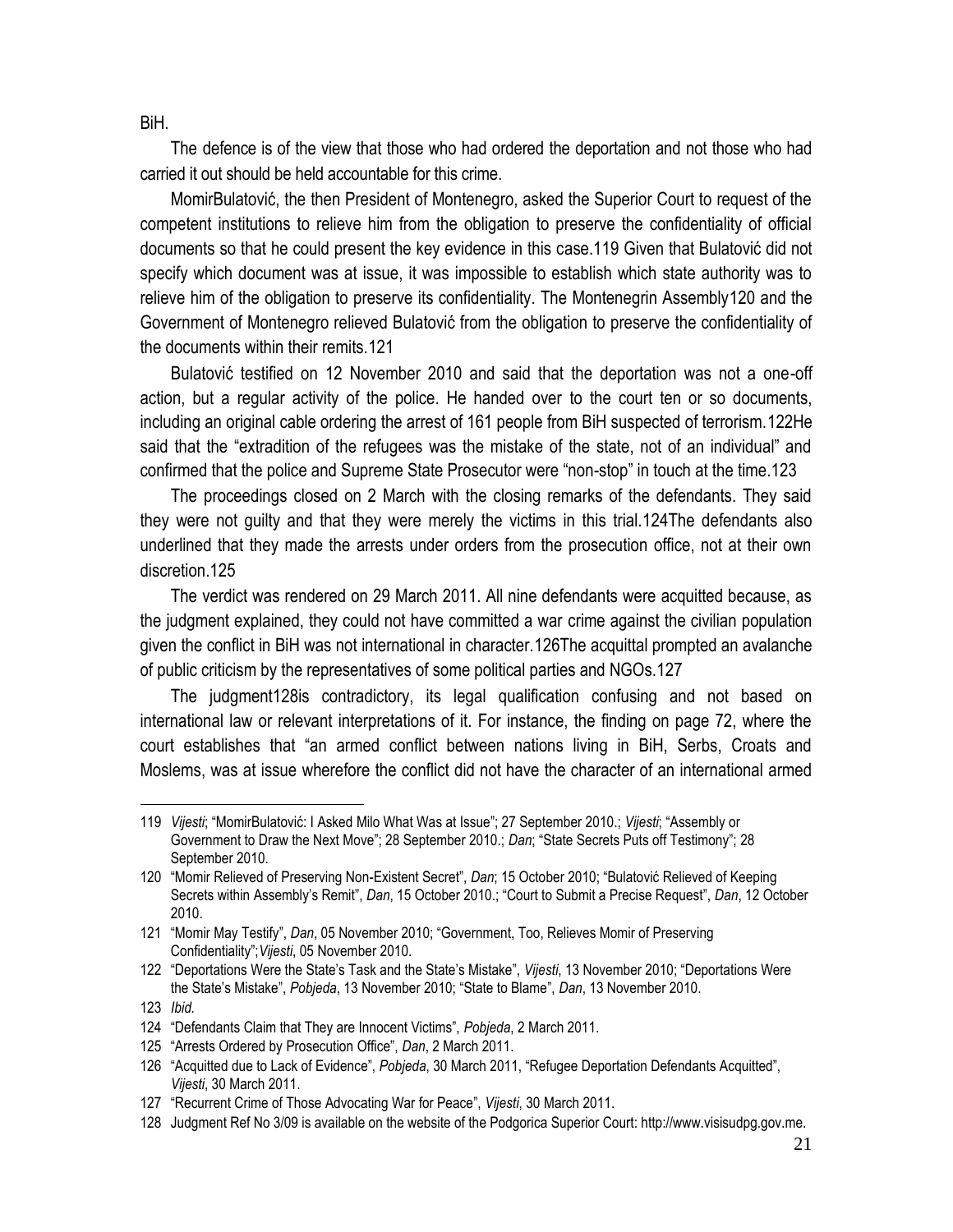conflict," is in contravention with its view on page 90: "In the period after 19 May 1992, when the FRY forces as such withdrew from the territory of BiH, the Bosnian Serb Republic armed forces operated under the general control of and on behalf of the FRY, the facts established also in the judgments of the ICTY, wherefore the FRY, too, *was in an armed conflict with the BiH Government forces, in contravention of the defence counsels' view.*" Namely, if the Bosnian Serb armed forces "operated under the general control and on behalf of the FRY", the conflict in BiH was international per se, although the court ultimately concluded the opposite.

The judgment improperly applies international law on several points. It, for instance, incorrectly states that Article 17 of the Protocol Additional to the Geneva Conventions of 12 August 1949 on the Protection of Victims of Non-International Armed Conflicts (Protocol II) does not prohibit deportation beyond state borders – on the contrary, paragraph 2 refers exactly to such situations.129 Furthermore, the court stated that "the perpetrator (of forced transfer and deportation) had to have had the intent ... to conduct the transfer on discriminatory grounds". Actually, international law, including ICTY case law, does not require discriminatory intent for an act to be punishable.130

The most problematic is the conclusion which the acquittal is based on – that there was no war crime because the defendants did not have the necessary capacity to commit it – *they were not members of the armed formations or in the service of a party to the conflict*.131Although it was established that the accused police and state security officers unlawfully arrested the refugees and turned them over to the Bosnian Serb Republic agents to use them as hostages and exchange them for POWs, the court found that this did not mean that they acted "in the service of a party to the conflict", because the FRY, which comprised Montenegro, had not declared a state of war.132 The judicial panel thus demonstrated a fundamental lack of understanding of the essence of international humanitarian law – the protection of victims of armed conflicts, not the protection of states. States would never declare a state of war if the non-declaration of a state of war could protect them or their agents from responsibility for crimes committed during war conflicts.

<sup>129</sup> See p. 92 of the judgment: "The FRY was created on 27 April 1992. The injured parties were thus returned to the territory of another state which is why the provisions of Article 17 of Additional Protocol II, the violation of which the defendants are charged with, cannot apply to displacement beyond the valid state borders (which is the case in deportation), but to displacement within the valid state borders (which is the case in forcible transfer)." What is not taken into account here is that paragraph 2 of Article 17 of Protocol II precisely refers to forcible transfer beyond state boundaries (see the ICRC comment of this provision at: http://www.icrc.org/ihl.nsf/COM/475– 760023?OpenDocument).

<sup>130</sup> "There is nothing in the undoubtedly grave nature of the crimes falling within Article 3 of the Statute, nor in the Statute generally, which leads to a conclusion that those offences are punishable only if they are committed with discriminatory intent." ICTY, Appeals Judgement in the case of *Prosecutor v. ZlatkoAleksovski*, 24 March 2000, para 20.

<sup>131</sup> "The defendants' actions, as well as the order itself, were unlawful from the viewpoint of international law. However, given that it has not been proven that the defendants, who were police officers, were part of the FRY armed forces or in the service of any party to the conflict and thus active participants in an armed conflict, in which case they would have been bound by international law, their actions thus cannot be perceived or assessed in terms of the commission of the offences incriminated by Article 142 of the FRY in violation of international law, because they did not have the specific capacity for that – they were not members of the armed forces or in the service of a party to the conflict" (p. 94 of the judgment Ref No Ks. 3/09).

<sup>132</sup> The court appears not to have even considered the possibility that the obvious support Montenegrin state agents extended to the military efforts of the Bosnian Serb agents ment that the Montenegrin agents were "in the service" of Bosnian Serbs, clearly a party to the conflict in BiH.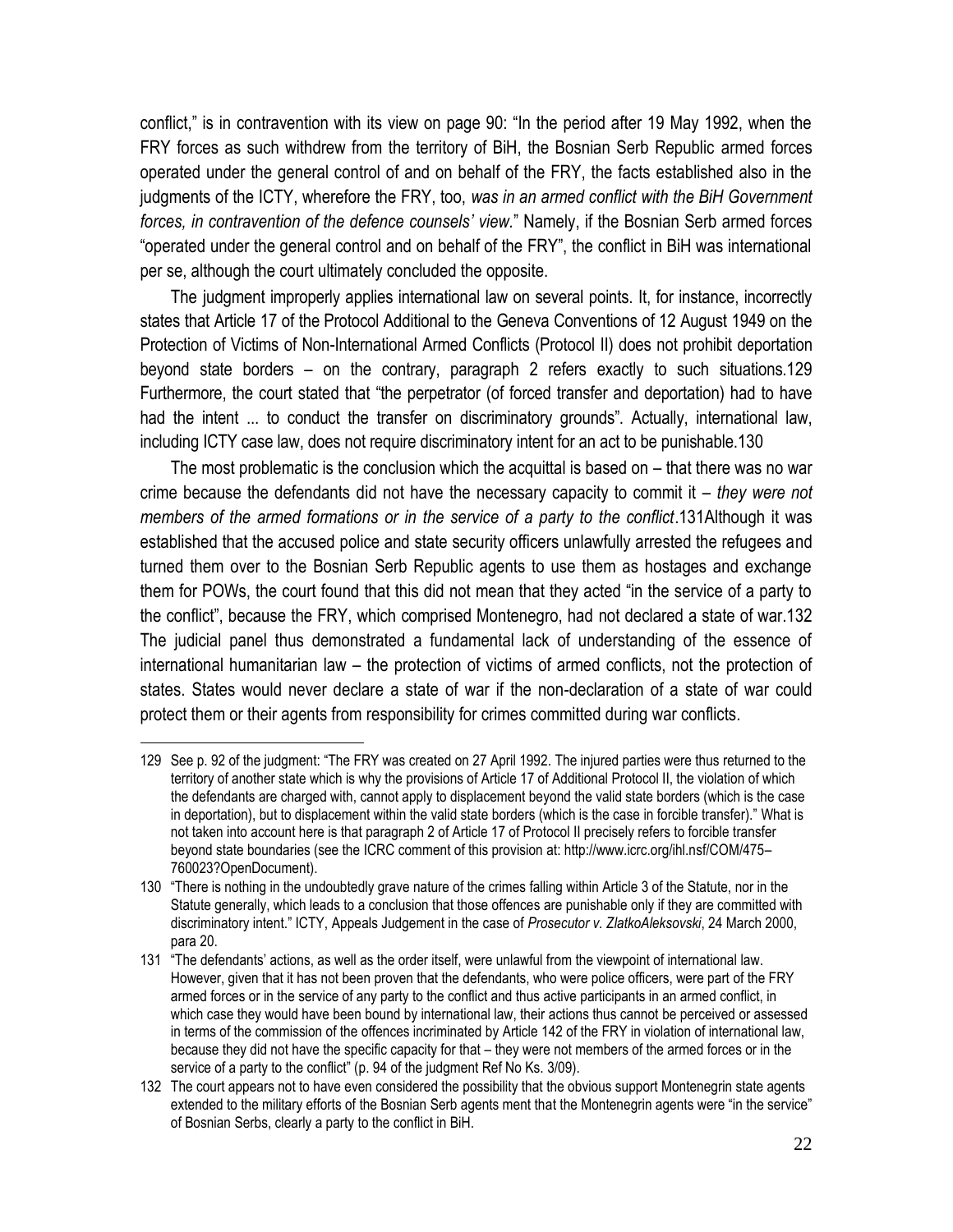HRA is of the view that a war crime against the civilian population regarding the armed conflict in BiH was undoubtedly committed in this case and recalls that this legal position – that a war crime against civilians regarding the armed conflict in BiH had been committed in Montenegro – was taken also by the Montenegrin Supreme Court in its judgment in the case of the Bosnian Moslem Klapuh family (that fled BiH to Montenegro, where it was killed in July 1992).133

The appeals were filed in June 2011 by the state prosecutor and Sejda Krdžalija and Hikmeta Prelo, mothers who lost their sons Sanin (21) and Amer (18) to this crime.

The Appellate Court allowed the appeal of the Supreme State Prosecutor's Office and damaged SejdaKrdžalija and Hikmeta Prelo and over turned the judgment and ordered a retrial. Decision of the Appellate Court stated that the impugned judgment contained essential violations of the criminal procedure provisions, as the reasoning for the decisive facts were unclear and contradictory to the content of presented evidence, which is why the impugned judgment could not have been examined.

The decision also stated that "there is an obvious contradiction in the reasoning in terms of the decisive fact - character of the armed conflict that took place on the territory of Bosnia and Herzegovina, because the first instance Court in its reasoning first found that, according to the established facts, it was an armed conflict which does not have international character, and then concluded that the armed forces of the Serb Republic, even after with drawal of the Yugoslav People's Army forces from the territory of Bosnia and Herzegovina, acted under the overall control of and on behalf of the Federal Republic of Yugoslavia, and that the FRY was in armed conflict with the forces of the Government of the Bosnia and Herzegovina, which gave the armed conflictin the territory of Bosnia and Herzegovina the characterof an international armed conflict."

Also, the decision states that "the conclusion of the first instance court that Art. 3 of the Geneva Convention is common to all the conventions and applicable to armed conflicts in general – those of international and non-international character -is obscure and in conflict with the reasons provided by the first instance Courtimmediately after, which actually represent apart of the content of Art. 3of the Convention, and which imply that this provision applies to armed conflicts of noninternational character."

It was also stated that ina retrial the court of first instance should present the already presented evidence, as well as other it might find necessary,and remedy the violations of the procedure indicated in this this decision. First-instance retrial began on 6September 2012 in Podgorica by examining of the defendants, all of whom pleaded not guilty, and representatives of six families of injured victims, who stressed the need for the punishment of persons who had ordered the crimes.<sup>134</sup>

Although delivering of closing arguments was originally scheduled for14 September 2012, the

<sup>133</sup> The judgment is filed under the reference number Kž. 141/94. HRA's statement on the judgment is available at: http://www.hraction.org/wp-content/uploads/DEPORTATION-FIRST-INSTANCE-RULING–1.pdf

<sup>134</sup> "TheyLaidthe Blame on the Dead; Telegram was Misplaced Somewhere," Vijesti, 7 September 2012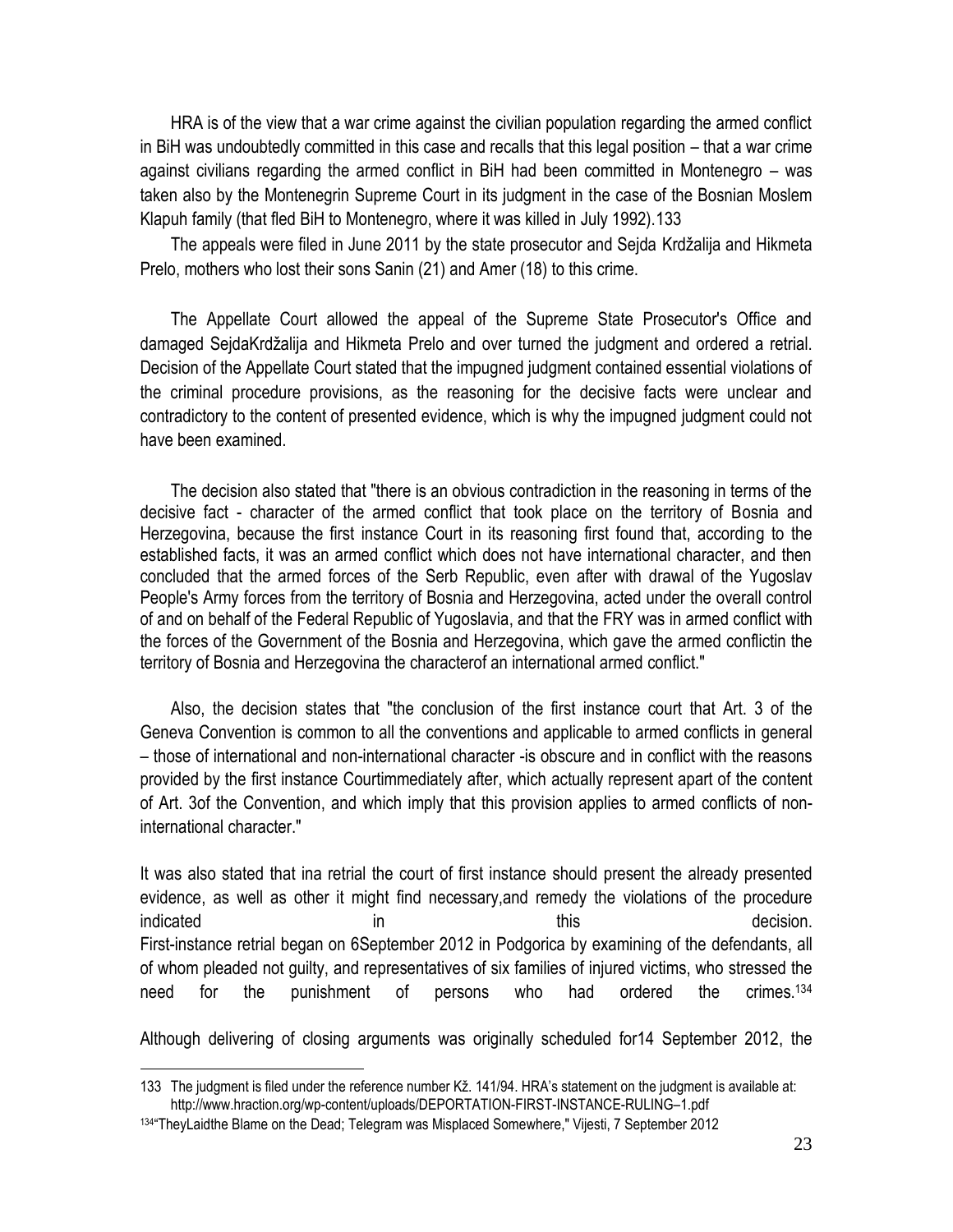prosecutor amended the indictment at the main trial. At the request of the defense, the trial was postponed for24October 2012.

#### Kaluđerski laz Case

Kaluđerski laz is a village in the Montenegrin municipality of Rožaje near Kosovo. During the NATO air strikes on the FRY in 1999, provoked by the escalation of violations of human rights and rules of war and threat to civilians in Kosovo, Yugoslav Army (VJ) members killed 21 ethnic Albanians, who had fled to Montenegro from Kosovo, in Kaluđerskilaz and the nearby villages, where there were no clashes.135This crime is publicly known as Kaluđerskilaz, although it was only one of the villages in which crimes were committed. A trial for the murder of 18 civilians, six of whom were killed in Kaluđerskilaz and the others at other locations, was under way at the BijeloPolje Superior Court at the end of the reporting period. The charges do not include the deaths of four victims of the crime.136

It took the BijeloPolje Superior Prosecutor eighteen months to act on the criminal report the Montenegrin Committee of Lawyers for the Protection of Human Rights (CKP) submitted in June 2005 and file a motion for the investigation of 12 persons suspected of war crimes against the civilian population in Kaluđerskilaz and the nearby villages from mid-April to early June 1999.137

The investigation opened in early March 2007 against active Belgrade-born VJ officer Predrag Strugar residing in Podgorica and 10 members of the VJ Podgorica Corps reservists from the Berane municipality.138 The investigation unnecessarily dragged on. It was immediately clear that there were no grounds for suspecting four of the men the prosecutor named in the motion for investigation of such a grave crime and the prosecutor subsequently abandoned their prosecution.139Lawyer VelijaMurić, CKP chairman and legal representative of the injured parties, who had filed the criminal report, tried to take an active part in the investigation by offering and obtaining the evidence. He claims that both the state prosecutor and investigating judge lacked the will to conduct an effective investigation and that this was why the prosecutor's indictment did not include all the perpetrators of the crime. The prosecutor also failed to seek the detention of the suspects until after they were indicted. In result, the main defendant PredragStrugar fled and the other defendants have been detained since May 2008; furthermore, the investigation was conducted simultaneously with the marathon trial, which was not completed by mid-September

On 1 August 2008 the Supreme StateProsecutor's Officefiled anindictmentwith the motionfor custodyagainstPredragStrugar, Commander of the 1st Battalion3rd Motorized Brigade of the Podgorica Corpsof the Yugoslav Army's 2<sup>nd</sup>Army; MomčiloBarjaktarović,Commander of the 3<sup>rd</sup>

<sup>135</sup> "What Are the Army Archives Concealing", *Monitor*, 16 February 2007; *Ibid,* information obtained from the attorney of the injured parties, VelijaMurić.

<sup>136</sup> Information obtained from the attorney of the injured parties, Velija Murić, chairman of the Montenegrin Committee of Lawyers for the Protection of Human Rights.

<sup>137</sup> "Stojanka Taking over War Crime Cases", *Dan*, 23 May 2007.

<sup>138</sup> Momčilo Barjaktarović, PetarLabudović, Aco Knežević, Branislav Radnić, Ranko Radnić, Veselin Čukić, Vesko Lončar, Zoran Knežević, Boro Novaković, Miro Bojović and Radomir Đurašković.

<sup>139</sup> Ranko Radnić, Veselin Čukić, Vesko Lončar and Zoran Knežević.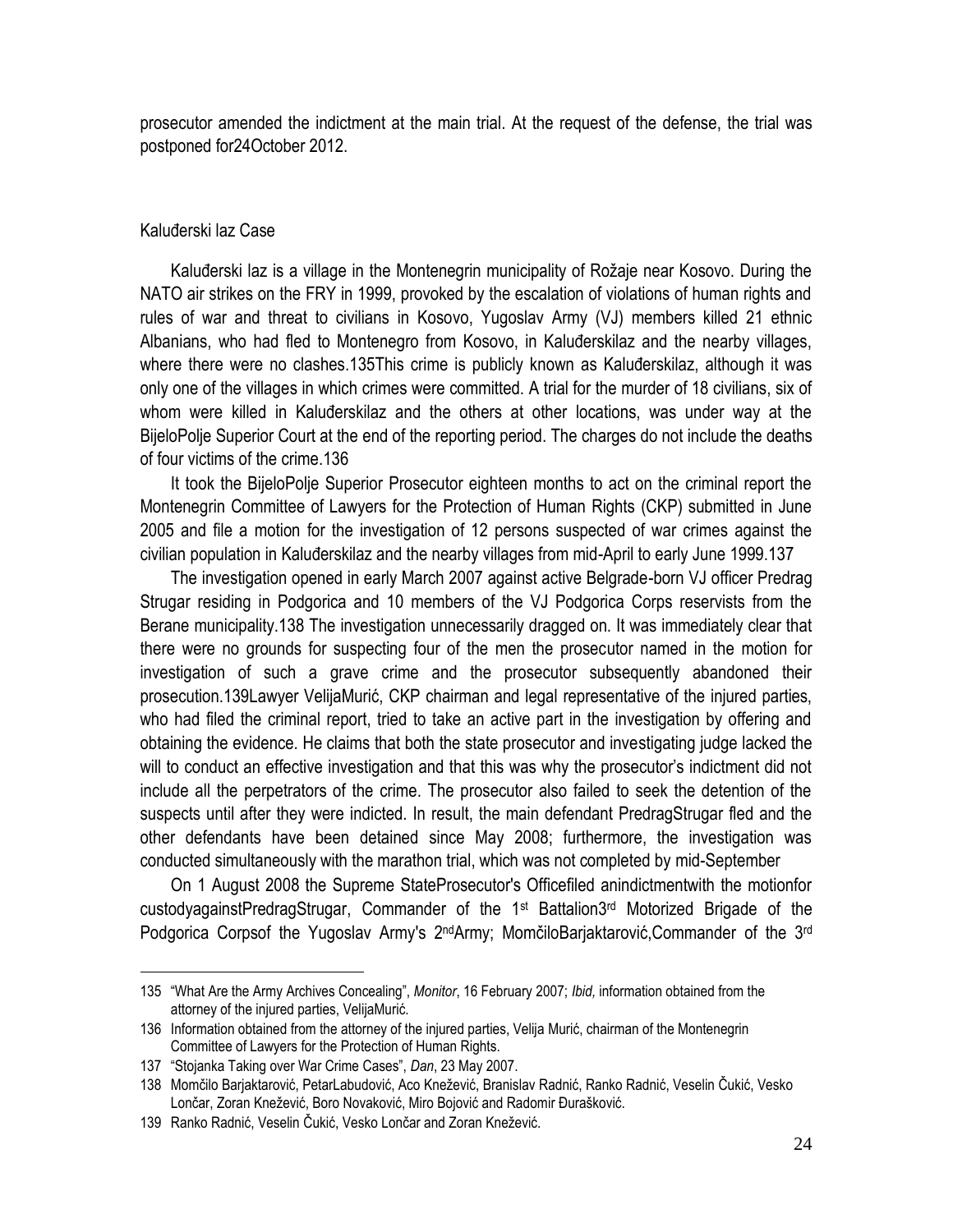Squad 1<sup>st</sup> Battalion; Petar Labudović, Commander of the 1<sup>st</sup> Line 3<sup>rd</sup> Squad 1<sup>st</sup> Battalion; Aco Knežević, Deputy Commander of the 3rdSquad 1st Battalion; Branislav Radnić, Boro Novaković, Miro Bojović and Radomir Đurašković, membersof the Reserve3rd Squad 1st Battalion, fora criminal offense War crimes against civilians. The accused were charged with inhumane treatment of the civilian populationof Albanian ethnicity in Kaluđjerski laz on 18 April1999, in violation of international law,while defendant Predrag Strugar was indicted in the same capacity for ordering the killing from 18 April to 21May 1999 of ethnic Albanian civilians who came to Montenegro fleeing the conflictin Kosovo, in the municipality of Rožaje, which was the area of his responsibility. The investigation determinedthat war crimes had been committed against 23ethnic Albanian civilians, who did not directly participate in hostilities.<sup>140</sup>

The accused Predrag Strugar, son of General Pavle Strugar, who was sentenced by the Hague tribunal for the siege of Dubrovnik, was at the time the only active officer of the Army of Yugoslavia.The territory in which the crimes were committed was in the jurisdiction of the VJ Second Army, headed by Milorad Obradović at the time. The command responsibility involved him, Podgorica Corps commander Savo Obradović, down to Battalion commander Predrag Strugar, who was charged with Kaluđerski laz area.141 Milorad Obradović and Savo Obradović were mentioned only as witnesses in the investigation, although they were Strugar's superiors. Their testimonies have not been obtained to this day, as the Bijelo Polje Superior Court claims that is unable to establish the whereabouts of these two senior VJ officers because they are living in the Republic of Serbia.142

The military authorities, charged with the investigation of the crime scene in Kaludjerski laz, admitted they went to the scene of the crime with a day's delay, while the Montenegrin police were prohibited from accessing it, according to the then police chief Šemso Dedeić143. Zahit Camić, President of the Rožaje Basic Court, and his colleagues Milosav Zekić and Rafet Suljević, investigated the scenes of ten murders in the Rožaje municipality on the border with Kosovo. The army let him access the scene of the crime at Kaludjerski laz only three days after it occurred, when it found the body of Selim Kelmendifrom the village of Ćuška (Qyshk) at Peć on the road to Gornji Bukelj.

The injured parties' attorney claims that the bodies of the six civilians killed at Kaluđerski laz were taken to Andrijevica (Montenegro) the next day for an autopsy, and then transported to Novo Selo at Peć, where they were buried naked in a mass grave. Their bodies were exhumed after the war in Kosovo ended and UNMIK was deployed.

Immediately after the incident at Kaluđerski laz, the then military prosecutor Miroslav Samardžić abandoned the criminal prosecution of the VJ troops suspected of crimes against civilians and archived the case.144 None of the competent authorities either in Montenegro or

<sup>140</sup> Press releaseof the Supreme State Prosecutor's Office availableat:

<http://www.tuzilastvocg.co.me/aktuelnosti/saopstenja%20za%20javnost.htm> .

<sup>141</sup> *Ibid.*

<sup>142</sup> Data provided by Sead Sadiković, journalist and author of a number of articles on war crimes in Montenegro, 14 March 2008, and the attorney of the injured parties Velija Murić, May 2011.

<sup>143</sup> " What Are the Army Archives Concealing", *Monitor*, 16 February 2007.

<sup>144</sup> *Ibid.*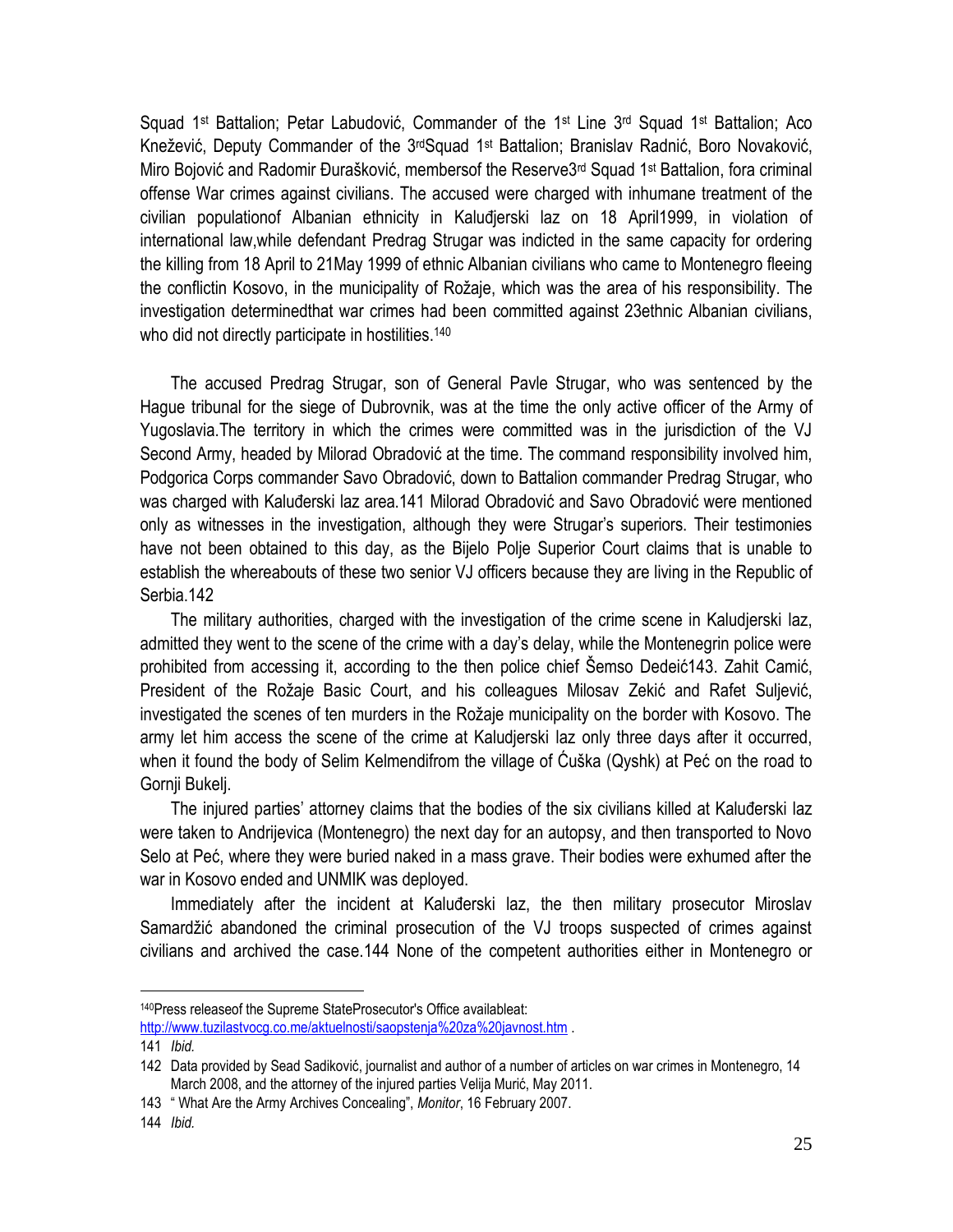Serbia have demonstrated the will to call him to account for doing so notwithstanding the obvious existence of grounds for his criminal prosecution.

The trial opened on 19 March 2009.145 The defence counsels insist that their clients be acquitted given that the injured parties did not see them at the time of the shooting. The perpetrators shot at the column of civilians from a trench at the edge of the forest, at a distance of over 100 metres. They were uniformed and resembled each other at that distance and the victims and eyewitnesses in the column were unable to make out any details by which they could recognise them. Furthermore, there were no eyewitnesses to a number of other crimes. Moreover, the judicial authorities are neglecting the fact that the VJ was exclusively in charge of all the events in that area at the time and that it was the only one that could have committed these crimes.

On 1 August 2011 the Panel of Judges<sup>146</sup> of the Superior Court in BijeloPoljerevoked the detention of the accused Barjaktarović, Labudović, Novaković, Bojović and Đurašković, because the first instance verdict was not rendered within three years of the detention order. 147

There was no hearing of witnesses or presentation of evidence in this case by mid December 2011. Thus far in the course of the proceedings about 108 witnesses have been examined and over 75 hearings held. The length of the proceedings is explained by the fact that the indictment could not be delivered to the accused PredragStrugar for nine months, and that the Military Archive in Belgrade, although five times addressed by the request, failed to provide requested documents for months.<sup>148</sup> However, victims' lawyer, VelijaMurić, explains the length of the proceedings, in addition to obtaining evidence from Serbia, by interrogation of a large number of witnesses from Kosovo and by incomprehensive investigation. <sup>149</sup> Continuation of main hearing scheduled for 25 November 2011 was postponed for 26 December 2011 in order to provide additional time to present certain evidence obtained in Serbia.<sup>150</sup> Main trial continued on 26 December 2011 with the reading of written evidence, but was not attended by witness Slavoljub Stojanović, Major in the Yugoslav Army, former Commander of the 3rd Light Infantry Brigade of the Podgorica Corps.<sup>151</sup> Continuation of the main hearing scheduled for the end of June 2012 was postponed due to the illness of a defense attorney.<sup>152</sup> The accused Predrag Strugar was extradited from Serbiain lat eJuly 2012.<sup>153</sup> Continuation of the trialis expected to start by the end of September 2012.

#### *Civil Compensation Proceedings*

 $\overline{a}$ 

The families of the victims have to date filed 12 civil lawsuits seeking compensation for nonmaterial damages with the Podgorica Basic Court. They qualified the VJ as the perpetrator of the

<sup>145</sup> "Summons to Strugar Sent to Serbia", *Vijesti*, 3 February 2009; "Strugar Summons Sent to Serbia", *Vijesti*, 4 February 2009.

<sup>146</sup>Panel of Judges appointed specifically to decide on appeals against decisions of that court. <sup>147</sup>Announcement of the Superior Court available at:

[http://www.visisudbp.gov.me/Aktuelnosti/Saop%C5%A1tenjazajavnost/tabid/59/Default.aspx.](http://www.visisudbp.gov.me/Aktuelnosti/Saop%C5%A1tenjazajavnost/tabid/59/Default.aspx)  <sup>148</sup>"Prime Minister has ruled before the Court," *Dan*, 23 July 2011.

<sup>149</sup>"Trial in case Kaluđerski laz taking too long", Radio Free Europe, 26 July 2011, information available at[:http://www.slobodnaevropa.org/content/sudjenje\\_za\\_kaludjerski\\_laz\\_predugo\\_traje/24277322.html.](http://www.slobodnaevropa.org/content/sudjenje_za_kaludjerski_laz_predugo_traje/24277322.html) <sup>150</sup>"Waiting for evidence from Serbia," Dan, 26 November 2011.

<sup>151</sup> "Major did not Come", Vijesti, 27 December 2011.

<sup>152</sup> "Attorney got Sick," Dan, 27 June2012.

<sup>153</sup> "Strugar extradited to Montenegro", Vijesti, 26 July2012.